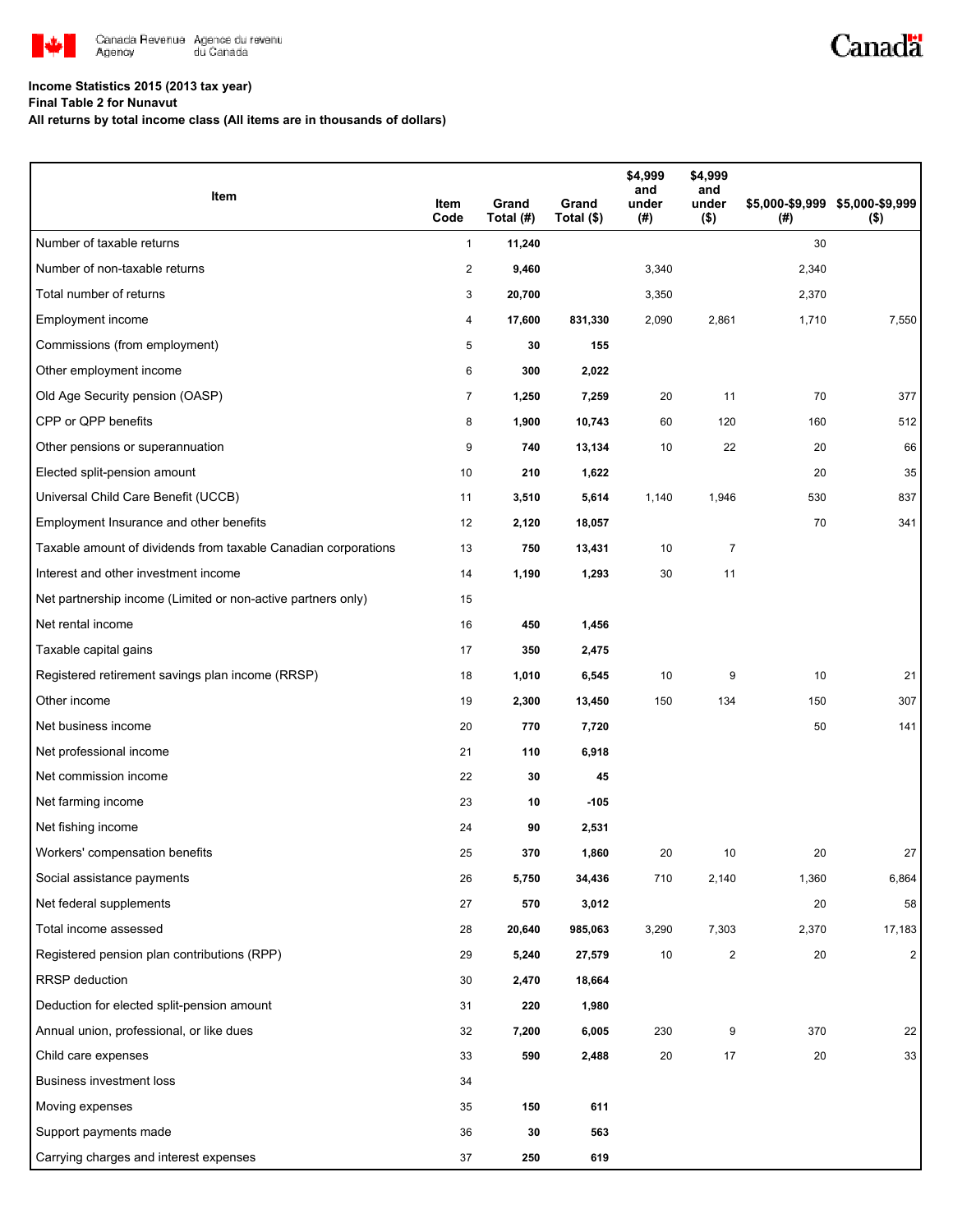

## **Income Statistics 2015 (2013 tax year)**

**Final Table 2 for Nunavut**

**All returns by total income class (All items are in thousands of dollars)**

| Item                                                                                           | Item<br>Code | Grand<br>Total (#) | Grand<br>Total (\$) | \$4,999<br>and<br>under<br>(#) | \$4,999<br>and<br>under<br>$($ \$) | (#)   | \$5,000-\$9,999 \$5,000-\$9,999<br>$($ \$) |
|------------------------------------------------------------------------------------------------|--------------|--------------------|---------------------|--------------------------------|------------------------------------|-------|--------------------------------------------|
| Deductions for CPP/QPP contributions on self-employment and other<br>earnings                  | 38           | 420                | 318                 |                                |                                    | 30    | 2                                          |
| Deductions for provincial parental insurance plan (PPIP) premiums<br>on self-employment income | 39           |                    |                     |                                |                                    |       |                                            |
| Exploration and development expenses                                                           | 40           |                    |                     |                                |                                    |       |                                            |
| Other employment expenses                                                                      | 41           | 120                | 284                 |                                |                                    |       |                                            |
| Clergy residence deduction                                                                     | 42           | 10                 | 146                 |                                |                                    |       |                                            |
| Other deductions                                                                               | 43           | 480                | 633                 | 20                             | 14                                 | 20    | 16                                         |
| Total deductions before adjustments                                                            | 44           | 9,950              | 60,347              | 290                            | 78                                 | 450   | 87                                         |
| Social benefits repayment                                                                      | 45           | 310                | 923                 |                                |                                    |       |                                            |
| Net income after adjustments                                                                   | 46           | 20,630             | 923,876             | 3,270                          | 7,308                              | 2,370 | 17,096                                     |
| Canadian Forces personnel and police deduction                                                 | 47           |                    |                     |                                |                                    |       |                                            |
| Security options deductions                                                                    | 48           |                    |                     |                                |                                    |       |                                            |
| Other payments deductions                                                                      | 49           | 6,140              | 39,365              | 720                            | 2,152                              | 1,390 | 6,949                                      |
| Non-capital losses of other years                                                              | 50           |                    |                     |                                |                                    |       |                                            |
| Net capital losses of other years                                                              | 51           | 60                 | 89                  |                                |                                    |       |                                            |
| Capital gains deduction                                                                        | 52           |                    |                     |                                |                                    |       |                                            |
| Northern residents deductions                                                                  | 53           | 9,180              | 54,583              | 220                            | 126                                | 240   | 358                                        |
| Additional deductions                                                                          | 54           | 10                 | 123                 |                                |                                    |       |                                            |
| Farming/fishing losses of prior years                                                          | 55           |                    |                     |                                |                                    |       |                                            |
| Total deductions from net income                                                               | 56           | 13,750             | 94,988              | 860                            | 2,278                              | 1,470 | 7,307                                      |
| Taxable income assessed                                                                        | 57           | 19,610             | 829,218             | 2,830                          | 5,086                              | 1,980 | 9,894                                      |
| Basic personal amount                                                                          | 58           | 20,700             | 228,358             | 3,350                          | 36,903                             | 2,370 | 26,101                                     |
| Age amount                                                                                     | 59           | 1,060              | 6,745               | 10                             | 96                                 | 70    | 493                                        |
| Spouse or common-law partner amount                                                            | 60           | 2,490              | 19,543              | 20                             | 214                                | 70    | 628                                        |
| Amount for eligible dependant                                                                  | 61           | 1,810              | 19,667              | 130                            | 1,410                              | 300   | 3,236                                      |
| Amount for children 17 and under                                                               | 62           | 5,700              | 27,134              | 400                            | 1,953                              | 420   | 1,571                                      |
| Amount for infirm dependants age 18 or older                                                   | 63           |                    |                     |                                |                                    |       |                                            |
| CPP or QPP contributions through employment                                                    | 64           | 13,740             | 21,266              | 170                            | 6                                  | 880   | 115                                        |
| CPP or QPP contributions on self-employment and other earnings                                 | 65           | 420                | 318                 |                                |                                    | 30    | $\sqrt{2}$                                 |
| Employment Insurance premiums                                                                  | 66           | 14,880             | 8,552               | 620                            | 38                                 | 1,250 | 131                                        |
| PPIP premiums paid                                                                             | 67           |                    |                     |                                |                                    |       |                                            |
| PPIP premiums payable on employment income                                                     | 68           |                    |                     |                                |                                    |       |                                            |
| PPIP premiums payable on self-employment income                                                | 69           |                    |                     |                                |                                    |       |                                            |
| Volunteer firefighters' amount                                                                 | 70           | 70                 | 201                 |                                |                                    | 10    | 33                                         |
| Canada employment amount                                                                       | 71           | 17,020             | 18,220              | 1,560                          | 1,350                              | 1,670 | 1,713                                      |
| Public transit amount                                                                          | 72           | 80                 | 26                  |                                |                                    |       |                                            |
| Children's fitness amount                                                                      | 73           | 330                | 126                 |                                |                                    |       |                                            |
| Children's arts amount                                                                         | 74           | 60                 | 21                  |                                |                                    |       |                                            |

Canadä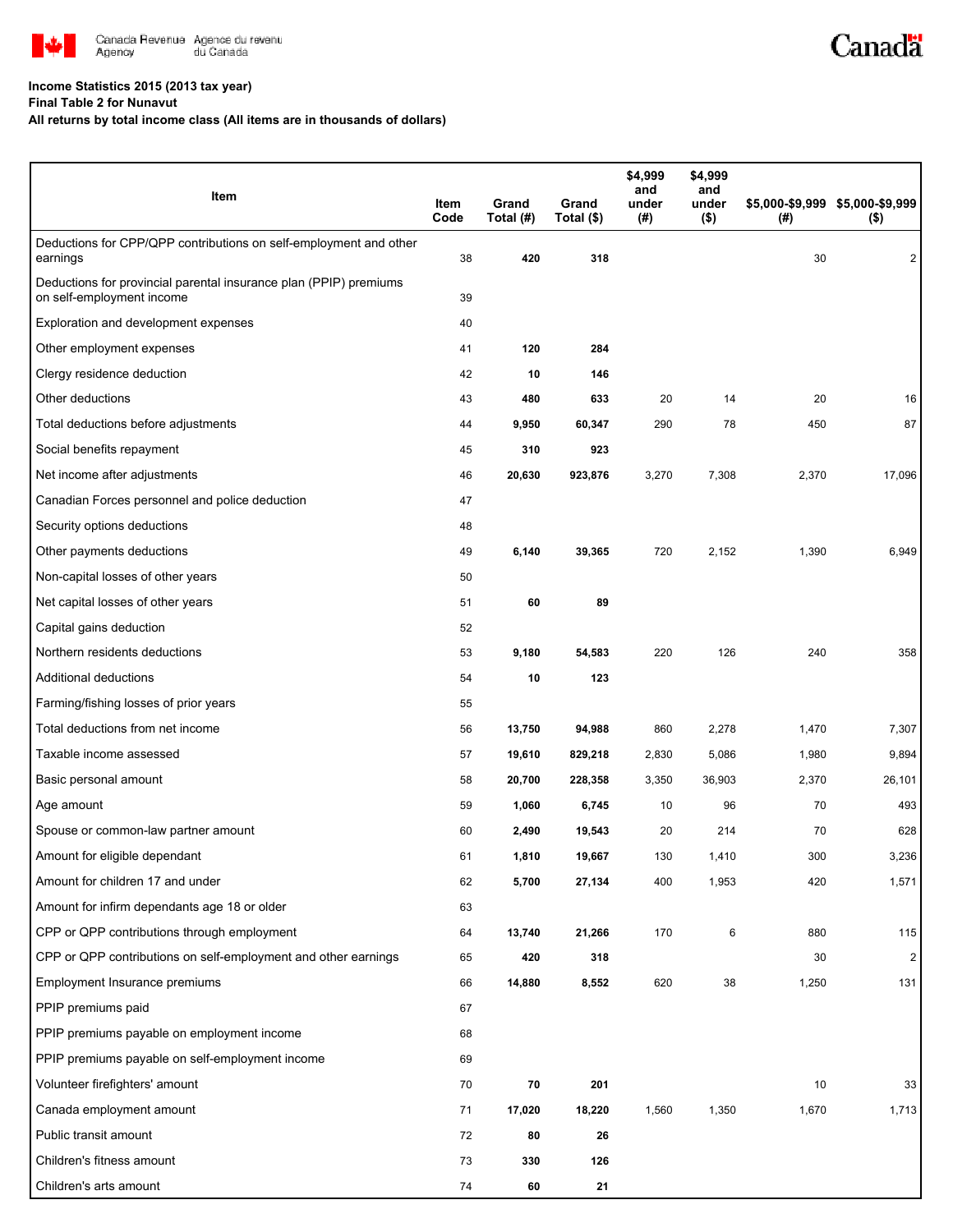

## **Income Statistics 2015 (2013 tax year)**

**Final Table 2 for Nunavut**

**All returns by total income class (All items are in thousands of dollars)**

| Item                                                              |              |                    |                     | \$4,999<br>and | \$4,999<br>and   |       |                                            |
|-------------------------------------------------------------------|--------------|--------------------|---------------------|----------------|------------------|-------|--------------------------------------------|
|                                                                   | Item<br>Code | Grand<br>Total (#) | Grand<br>Total (\$) | under<br>(#)   | under<br>$($ \$) | (#)   | \$5,000-\$9,999 \$5,000-\$9,999<br>$($ \$) |
| Home buyers' amount                                               | 75           | 80                 | 348                 |                |                  |       |                                            |
| Pension income amount                                             | 76           | 910                | 1,722               | 20             | 20               | 30    | 49                                         |
| Caregiver amount                                                  | 77           | 20                 | 125                 |                |                  |       |                                            |
| Disability amount                                                 | 78           | 100                | 755                 |                |                  | 30    | 192                                        |
| Disability amount transferred from a dependant                    | 79           | 70                 | 744                 |                |                  |       |                                            |
| Interest paid on student loans                                    | 80           | 350                | 274                 |                |                  |       |                                            |
| Tuition, education, and textbook amounts                          | 81           | 1,010              | 5,991               |                |                  |       |                                            |
| Tuition, education, and textbook amounts transferred from a child | 82           | 100                | 627                 |                |                  |       |                                            |
| Amounts transferred from spouse or common-law partner             | 83           | 870                | 4,655               | 190            | 1,029            | 50    | 204                                        |
| Medical expenses                                                  | 84           | 260                | 576                 | 10             | 9                |       |                                            |
| Total tax credits on personal amounts                             | 85           | 20,700             | 54,903              | 3,350          | 6,476            | 2,370 | 5,183                                      |
| Allowable charitable donations and government gifts               | 86           | 1,890              | 3,164               | 10             | $\mathbf{2}$     | 20    | $\overline{4}$                             |
| Eligible cultural and ecological gifts                            | 87           |                    |                     |                |                  |       |                                            |
| Total tax credit on donations and gifts                           | 88           | 1,890              | 887                 | 10             |                  | 20    | $\mathbf{1}$                               |
| Total federal non-refundable tax credits                          | 89           | 20,700             | 55,790              | 3,350          | 6,476            | 2,370 | 5,184                                      |
| Federal dividend tax credit                                       | 90           | 750                | 1,895               |                |                  |       |                                            |
| Overseas employment tax credit                                    | 91           |                    |                     |                |                  |       |                                            |
| Minimum tax carryover                                             | 92           |                    |                     |                |                  |       |                                            |
| Basic federal tax                                                 | 93           | 11,020             | 112,435             |                |                  |       |                                            |
| Federal Foreign Tax Credit                                        | 94           | 190                | 31                  |                |                  |       |                                            |
| Federal Political contribution tax credit                         | 95           | 70                 | 16                  |                |                  |       |                                            |
| <b>Investment Tax Credit</b>                                      | 96           |                    |                     |                |                  |       |                                            |
| Labour-sponsored funds tax credit                                 | 97           |                    |                     |                |                  |       |                                            |
| Alternative minimum tax payable                                   | 98           |                    |                     |                |                  |       |                                            |
| Net federal tax                                                   | 99           | 11,000             | 112,369             |                |                  |       |                                            |
| CPP contributions on self-employment                              | 100          | 420                | 638                 |                |                  | 30    |                                            |
| Social Benefits repayment                                         | 101          | 310                | 923                 |                |                  |       |                                            |
| Net Provincial Tax                                                | 102          | 10,940             | 36,303              |                |                  |       |                                            |
| Total tax payable                                                 | 103          | 11,240             | 150,233             |                |                  |       |                                            |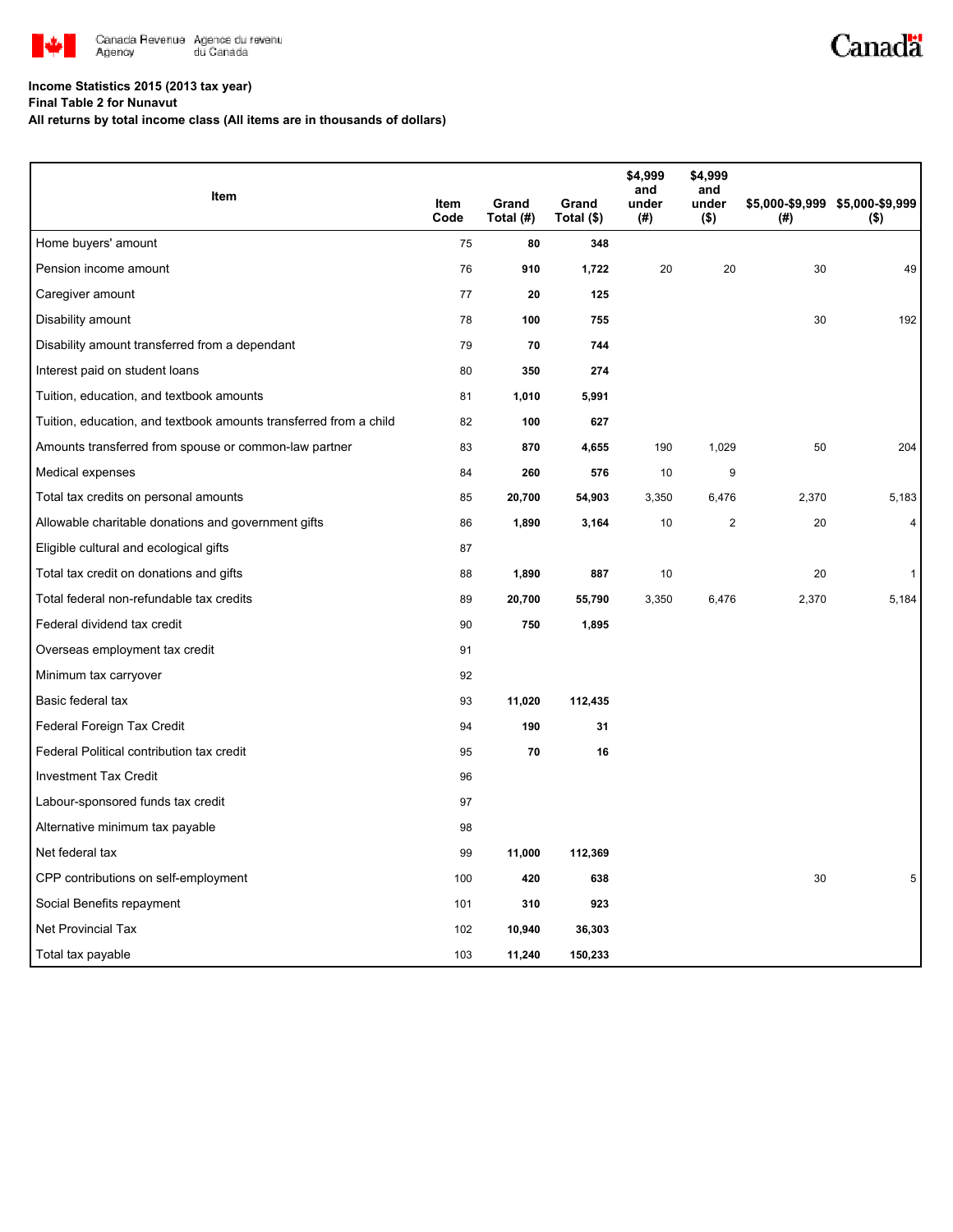| Item                                                                          | Item<br>Code   | (# )  | $($ \$) | (#)   | \$10,000-\$14,999 \$10,000-\$14,999 \$15,000-\$19,999 \$15,000-\$19,999 \$20,000-\$24,999 \$20,000-\$24,999<br>$($ \$) | (#)   | $($ \$) |
|-------------------------------------------------------------------------------|----------------|-------|---------|-------|------------------------------------------------------------------------------------------------------------------------|-------|---------|
| Number of taxable returns                                                     | $\mathbf{1}$   | 180   |         | 510   |                                                                                                                        | 590   |         |
| Number of non-taxable returns                                                 | $\overline{c}$ | 1,590 |         | 1,010 |                                                                                                                        | 580   |         |
| Total number of returns                                                       | 3              | 1,770 |         | 1,520 |                                                                                                                        | 1,160 |         |
| Employment income                                                             | 4              | 1,360 | 10,445  | 1,190 | 12,765                                                                                                                 | 1,020 | 14,907  |
| Commissions (from employment)                                                 | 5              |       |         |       |                                                                                                                        |       |         |
| Other employment income                                                       | 6              |       |         | 10    | 65                                                                                                                     |       |         |
| Old Age Security pension (OASP)                                               | 7              | 140   | 901     | 260   | 1,628                                                                                                                  | 180   | 1,116   |
| CPP or QPP benefits                                                           | 8              | 230   | 949     | 290   | 1,130                                                                                                                  | 230   | 1,328   |
| Other pensions or superannuation                                              | 9              | 30    | 126     | 40    | 186                                                                                                                    | 60    | 335     |
| Elected split-pension amount                                                  | 10             | 20    | 77      | 20    | 65                                                                                                                     | 10    | 128     |
| Universal Child Care Benefit (UCCB)                                           | 11             | 490   | 762     | 280   | 490                                                                                                                    | 190   | 299     |
| Employment Insurance and other<br>benefits                                    | 12             | 110   | 683     | 180   | 1,527                                                                                                                  | 210   | 1,978   |
| Taxable amount of dividends from<br>taxable Canadian corporations             | 13             |       |         | 20    | 20                                                                                                                     | 10    | 10      |
| Interest and other investment income                                          | 14             |       |         | 20    | 4                                                                                                                      | 20    | 17      |
| Net partnership income (Limited or<br>non-active partners only)               | 15             |       |         |       |                                                                                                                        |       |         |
| Net rental income                                                             | 16             |       |         |       |                                                                                                                        |       |         |
| Taxable capital gains                                                         | 17             |       |         | 10    | 12                                                                                                                     |       |         |
| Registered retirement savings plan<br>income (RRSP)                           | 18             | 20    | 66      | 20    | 39                                                                                                                     | 20    | 80      |
| Other income                                                                  | 19             | 170   | 460     | 170   | 603                                                                                                                    | 140   | 432     |
| Net business income                                                           | 20             | 50    | 143     | 50    | 297                                                                                                                    | 60    | 473     |
| Net professional income                                                       | 21             |       |         |       |                                                                                                                        |       |         |
| Net commission income                                                         | 22             |       |         |       |                                                                                                                        |       |         |
| Net farming income                                                            | 23             |       |         |       |                                                                                                                        |       |         |
| Net fishing income                                                            | 24             |       |         |       |                                                                                                                        |       |         |
| Workers' compensation benefits                                                | 25             | 30    | 86      | 30    | 74                                                                                                                     | 20    | 174     |
| Social assistance payments                                                    | 26             | 940   | 6,721   | 880   | 6,295                                                                                                                  | 590   | 3,978   |
| Net federal supplements                                                       | 27             | 90    | 324     | 210   | 1,345                                                                                                                  | 130   | 671     |
| Total income assessed                                                         | 28             | 1,770 | 21,877  | 1,520 | 26,663                                                                                                                 | 1,160 | 26,058  |
| Registered pension plan contributions<br>(RPP)                                | 29             | 30    | 12      | 20    | 11                                                                                                                     | 30    | 15      |
| RRSP deduction                                                                | 30             |       |         |       |                                                                                                                        | 20    | 21      |
| Deduction for elected split-pension<br>amount                                 | 31             |       |         |       |                                                                                                                        |       |         |
| Annual union, professional, or like<br>dues                                   | 32             | 340   | 31      | 310   | 42                                                                                                                     | 270   | 42      |
| Child care expenses                                                           | 33             | 20    | 34      |       |                                                                                                                        | 20    | $37\,$  |
| <b>Business investment loss</b>                                               | 34             |       |         |       |                                                                                                                        |       |         |
| Moving expenses                                                               | 35             |       |         |       |                                                                                                                        |       |         |
| Support payments made                                                         | 36             |       |         |       |                                                                                                                        |       |         |
| Carrying charges and interest<br>expenses                                     | 37             |       |         |       |                                                                                                                        |       |         |
| Deductions for CPP/QPP contributions<br>on self-employment and other earnings | 38             | 30    | 4       | 40    | 12                                                                                                                     | 50    | 21      |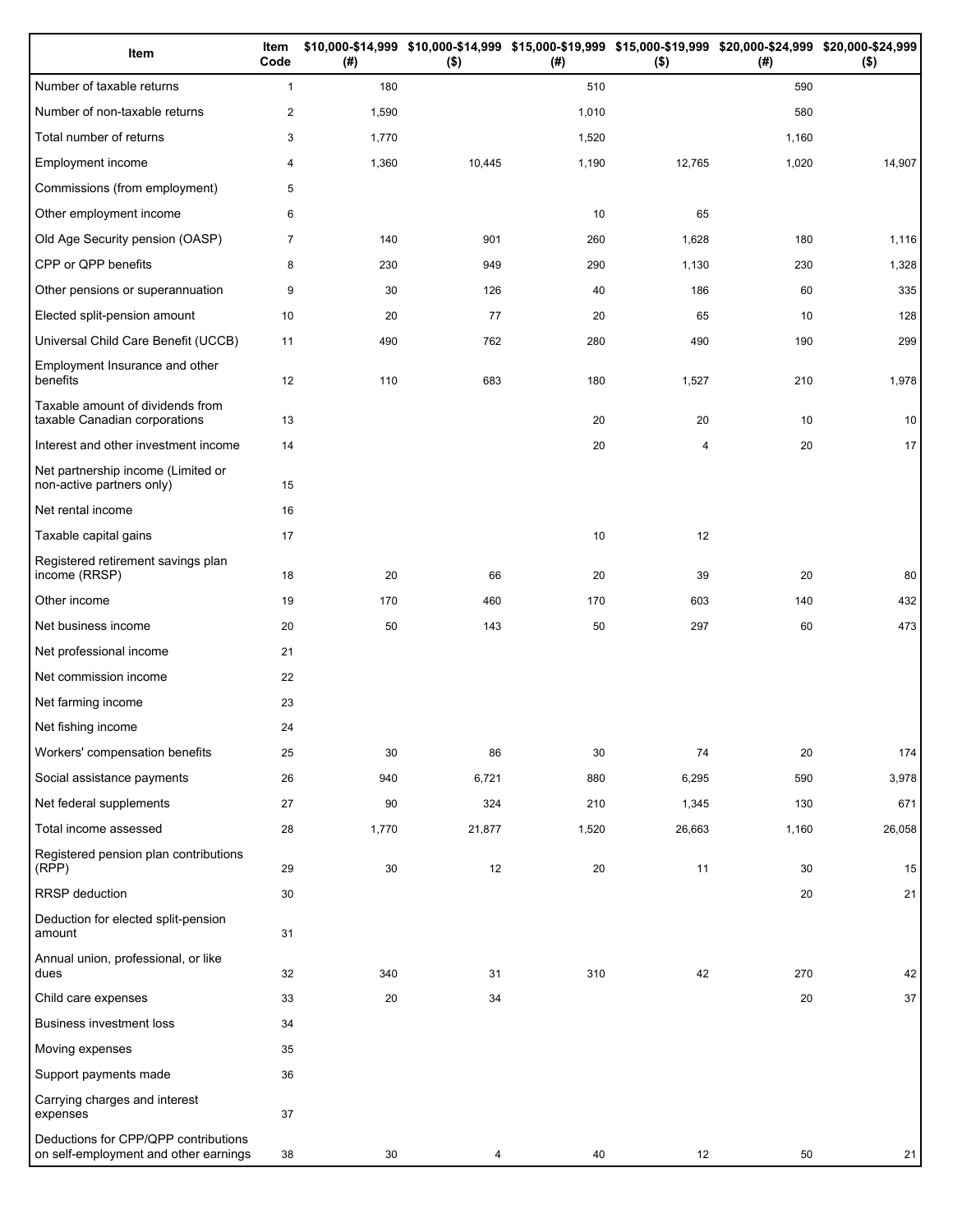| Item                                                                                              | Item<br>Code | (# )  | \$10,000-\$14,999 \$10,000-\$14,999 \$15,000-\$19,999 \$15,000-\$19,999 \$20,000-\$24,999 \$20,000-\$24,999<br>$($ \$) | $($ #) | $($ \$) | (# )  | $($ \$) |
|---------------------------------------------------------------------------------------------------|--------------|-------|------------------------------------------------------------------------------------------------------------------------|--------|---------|-------|---------|
| Deductions for provincial parental<br>insurance plan (PPIP) premiums on<br>self-employment income | 39           |       |                                                                                                                        |        |         |       |         |
| Exploration and development expenses                                                              | 40           |       |                                                                                                                        |        |         |       |         |
| Other employment expenses                                                                         | 41           |       |                                                                                                                        |        |         |       |         |
| Clergy residence deduction                                                                        | 42           |       |                                                                                                                        |        |         |       |         |
| Other deductions                                                                                  | 43           | 30    | 9                                                                                                                      | 50     | 37      | 40    | 28      |
| Total deductions before adjustments                                                               | 44           | 420   | 122                                                                                                                    | 420    | 154     | 370   | 195     |
| Social benefits repayment                                                                         | 45           |       |                                                                                                                        |        |         |       |         |
| Net income after adjustments                                                                      | 46           | 1,770 | 21,755                                                                                                                 | 1,520  | 26,509  | 1,160 | 25,864  |
| Canadian Forces personnel and police<br>deduction                                                 | 47           |       |                                                                                                                        |        |         |       |         |
| Security options deductions                                                                       | 48           |       |                                                                                                                        |        |         |       |         |
| Other payments deductions                                                                         | 49           | 1,020 | 7,132                                                                                                                  | 910    | 7,714   | 600   | 4,822   |
| Non-capital losses of other years                                                                 | 50           |       |                                                                                                                        |        |         |       |         |
| Net capital losses of other years                                                                 | 51           |       |                                                                                                                        |        |         |       |         |
| Capital gains deduction                                                                           | 52           |       |                                                                                                                        |        |         |       |         |
| Northern residents deductions                                                                     | 53           | 290   | 699                                                                                                                    | 400    | 1,226   | 370   | 1,266   |
| Additional deductions                                                                             | 54           |       |                                                                                                                        |        |         |       |         |
| Farming/fishing losses of prior years                                                             | 55           |       |                                                                                                                        |        |         |       |         |
| Total deductions from net income                                                                  | 56           | 1,160 | 7,832                                                                                                                  | 1,140  | 9,033   | 810   | 6,088   |
| Taxable income assessed                                                                           | 57           | 1,640 | 13,997                                                                                                                 | 1,460  | 17,521  | 1,160 | 19,784  |
| Basic personal amount                                                                             | 58           | 1,770 | 19,482                                                                                                                 | 1,520  | 16,761  | 1,160 | 12,842  |
| Age amount                                                                                        | 59           | 140   | 987                                                                                                                    | 260    | 1,748   | 180   | 1,234   |
| Spouse or common-law partner<br>amount                                                            | 60           | 240   | 2,040                                                                                                                  | 340    | 2,740   | 270   | 1,973   |
| Amount for eligible dependant                                                                     | 61           | 350   | 3,811                                                                                                                  | 200    | 2,154   | 130   | 1,458   |
| Amount for children 17 and under                                                                  | 62           | 560   | 2,406                                                                                                                  | 480    | 2,486   | 370   | 1,968   |
| Amount for infirm dependants age 18<br>or older                                                   | 63           |       |                                                                                                                        |        |         |       |         |
| CPP or QPP contributions through<br>employment                                                    | 64           | 970   | 284                                                                                                                    | 920    | 427     | 850   | 547     |
| CPP or QPP contributions on<br>self-employment and other earnings                                 | 65           | 30    | 4                                                                                                                      | 40     | 12      | 50    | 21      |
| <b>Employment Insurance premiums</b>                                                              | 66           | 1,110 | 188                                                                                                                    | 1,000  | 230     | 920   | 271     |
| PPIP premiums paid                                                                                | 67           |       |                                                                                                                        |        |         |       |         |
| PPIP premiums payable on<br>employment income                                                     | 68           |       |                                                                                                                        |        |         |       |         |
| PPIP premiums payable on<br>self-employment income                                                | 69           |       |                                                                                                                        |        |         |       |         |
| Volunteer firefighters' amount                                                                    | 70           |       |                                                                                                                        |        |         |       |         |
| Canada employment amount                                                                          | 71           | 1,340 | 1,405                                                                                                                  | 1,190  | 1,253   | 1,020 | 1,105   |
| Public transit amount                                                                             | 72           |       |                                                                                                                        |        |         |       |         |
| Children's fitness amount                                                                         | 73           |       |                                                                                                                        |        |         |       |         |
| Children's arts amount                                                                            | 74           |       |                                                                                                                        |        |         |       |         |
| Home buyers' amount                                                                               | 75           |       |                                                                                                                        |        |         |       |         |
| Pension income amount                                                                             | 76           | 40    | 76                                                                                                                     | 50     | 93      | 70    | 135     |
| Caregiver amount                                                                                  | 77           |       |                                                                                                                        |        |         |       |         |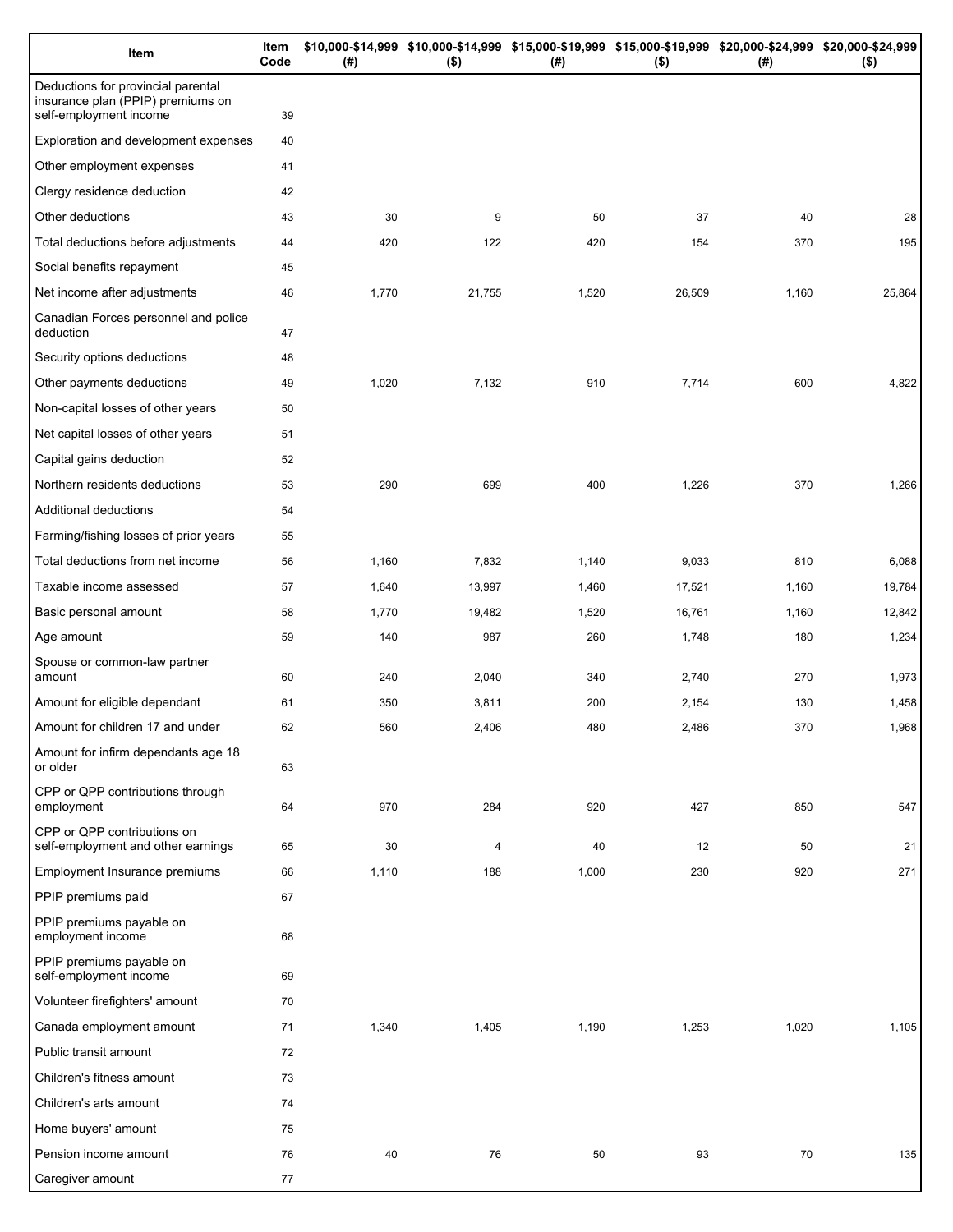| Item                                                                 | Item<br>Code | (# )  | $($ \$) | (#)   | $($ \$) | \$10,000-\$14,999 \$10,000-\$14,999 \$15,000-\$19,999 \$15,000-\$19,999 \$20,000-\$24,999 \$20,000-\$24,999<br>(#) | $($ \$) |
|----------------------------------------------------------------------|--------------|-------|---------|-------|---------|--------------------------------------------------------------------------------------------------------------------|---------|
| Disability amount                                                    | 78           | 10    | 108     |       |         |                                                                                                                    |         |
| Disability amount transferred from a<br>dependant                    | 79           |       |         |       |         |                                                                                                                    |         |
| Interest paid on student loans                                       | 80           |       |         |       |         |                                                                                                                    |         |
| Tuition, education, and textbook<br>amounts                          | 81           |       |         | 70    | 194     | 80                                                                                                                 | 366     |
| Tuition, education, and textbook<br>amounts transferred from a child | 82           |       |         |       |         |                                                                                                                    |         |
| Amounts transferred from spouse or<br>common-law partner             | 83           | 100   | 520     | 120   | 729     | 90                                                                                                                 | 557     |
| Medical expenses                                                     | 84           | 10    | 5       | 10    | 18      | 10                                                                                                                 | 16      |
| Total tax credits on personal amounts                                | 85           | 1,770 | 4,708   | 1,520 | 4,339   | 1,160                                                                                                              | 3,390   |
| Allowable charitable donations and<br>government gifts               | 86           | 20    | 22      | 40    | 29      | 50                                                                                                                 | 48      |
| Eligible cultural and ecological gifts                               | 87           |       |         |       |         |                                                                                                                    |         |
| Total tax credit on donations and gifts                              | 88           | 20    | 6       | 40    | 8       | 50                                                                                                                 | 13      |
| Total federal non-refundable tax credits                             | 89           | 1,770 | 4,714   | 1,520 | 4,347   | 1,160                                                                                                              | 3,403   |
| Federal dividend tax credit                                          | 90           |       |         |       |         |                                                                                                                    |         |
| Overseas employment tax credit                                       | 91           |       |         |       |         |                                                                                                                    |         |
| Minimum tax carryover                                                | 92           |       |         |       |         |                                                                                                                    |         |
| Basic federal tax                                                    | 93           | 150   | 22      | 480   | 238     | 560                                                                                                                | 535     |
| Federal Foreign Tax Credit                                           | 94           |       |         |       |         |                                                                                                                    |         |
| Federal Political contribution tax credit                            | 95           |       |         |       |         |                                                                                                                    |         |
| <b>Investment Tax Credit</b>                                         | 96           |       |         |       |         |                                                                                                                    |         |
| Labour-sponsored funds tax credit                                    | 97           |       |         |       |         |                                                                                                                    |         |
| Alternative minimum tax payable                                      | 98           |       |         |       |         |                                                                                                                    |         |
| Net federal tax                                                      | 99           | 150   | 22      | 480   | 238     | 560                                                                                                                | 534     |
| CPP contributions on self-employment                                 | 100          | 30    | 9       | 40    | 25      | 50                                                                                                                 | 42      |
| Social Benefits repayment                                            | 101          |       |         |       |         |                                                                                                                    |         |
| Net Provincial Tax                                                   | 102          |       |         | 460   | 55      | 550                                                                                                                | 136     |
| Total tax payable                                                    | 103          | 180   | 34      | 510   | 318     | 590                                                                                                                | 712     |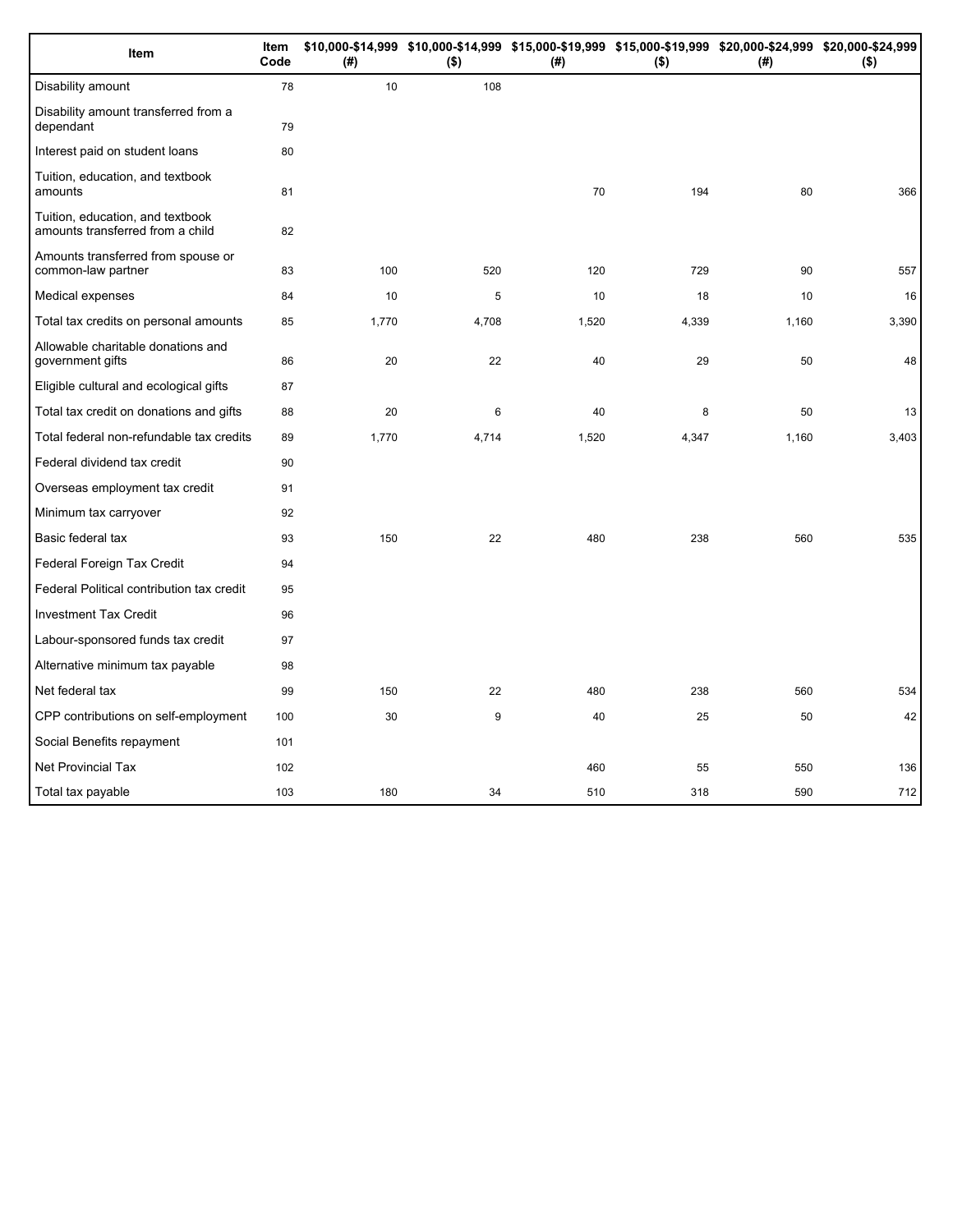| Item                                                                          | Item<br>Code   | (#) | $($ \$) | (#) | \$25,000-\$29,999 \$25,000-\$29,999 \$30,000-\$34,999 \$30,000-\$34,999 \$35,000-\$39,999 \$35,000-\$39,999<br>$($ \$) | (#) | $($ \$) |
|-------------------------------------------------------------------------------|----------------|-----|---------|-----|------------------------------------------------------------------------------------------------------------------------|-----|---------|
| Number of taxable returns                                                     | $\mathbf{1}$   | 600 |         | 570 |                                                                                                                        | 560 |         |
| Number of non-taxable returns                                                 | $\overline{c}$ | 300 |         | 160 |                                                                                                                        | 80  |         |
| Total number of returns                                                       | 3              | 900 |         | 730 |                                                                                                                        | 640 |         |
| Employment income                                                             | 4              | 830 | 16,626  | 690 | 17,034                                                                                                                 | 600 | 17,828  |
| Commissions (from employment)                                                 | 5              |     |         |     |                                                                                                                        |     |         |
| Other employment income                                                       | 6              |     |         |     |                                                                                                                        |     |         |
| Old Age Security pension (OASP)                                               | 7              | 120 | 732     | 70  | 472                                                                                                                    | 50  | 323     |
| CPP or QPP benefits                                                           | 8              | 150 | 925     | 100 | 642                                                                                                                    | 70  | 554     |
| Other pensions or superannuation                                              | 9              | 60  | 555     | 40  | 498                                                                                                                    | 50  | 698     |
| Elected split-pension amount                                                  | 10             | 10  | 150     |     |                                                                                                                        | 10  | 101     |
| Universal Child Care Benefit (UCCB)                                           | 11             | 120 | 182     | 90  | 124                                                                                                                    | 90  | 129     |
| Employment Insurance and other<br>benefits                                    | 12             | 190 | 1,888   | 200 | 2,002                                                                                                                  | 160 | 1,581   |
| Taxable amount of dividends from<br>taxable Canadian corporations             | 13             |     |         | 20  | 62                                                                                                                     |     |         |
| Interest and other investment income                                          | 14             | 20  | 5       | 30  | $\overline{7}$                                                                                                         | 10  |         |
| Net partnership income (Limited or<br>non-active partners only)               | 15             |     |         |     |                                                                                                                        |     |         |
| Net rental income                                                             | 16             |     |         |     |                                                                                                                        |     |         |
| Taxable capital gains                                                         | 17             |     |         |     |                                                                                                                        |     |         |
| Registered retirement savings plan<br>income (RRSP)                           | 18             | 30  | 131     | 20  | 72                                                                                                                     | 30  | 130     |
| Other income                                                                  | 19             | 110 | 500     | 100 | 381                                                                                                                    | 80  | 304     |
| Net business income                                                           | 20             | 40  | 290     | 40  | 249                                                                                                                    | 30  | 292     |
| Net professional income                                                       | 21             |     |         |     |                                                                                                                        |     |         |
| Net commission income                                                         | 22             |     |         |     |                                                                                                                        |     |         |
| Net farming income                                                            | 23             |     |         |     |                                                                                                                        |     |         |
| Net fishing income                                                            | 24             |     |         |     |                                                                                                                        |     |         |
| Workers' compensation benefits                                                | 25             | 20  | 93      | 20  | 110                                                                                                                    | 20  | 115     |
| Social assistance payments                                                    | 26             | 340 | 2,263   | 240 | 1,721                                                                                                                  | 180 | 1,318   |
| Net federal supplements                                                       | 27             | 70  | 333     | 30  | 114                                                                                                                    |     |         |
| Total income assessed                                                         | 28             | 900 | 24,767  | 730 | 23,659                                                                                                                 | 640 | 23,718  |
| Registered pension plan contributions<br>(RPP)                                | 29             | 50  | 35      | 60  | 56                                                                                                                     | 70  | 92      |
| RRSP deduction                                                                | 30             | 30  | 80      | 20  | 66                                                                                                                     | 40  | 77      |
| Deduction for elected split-pension<br>amount                                 | 31             | 10  | 24      | 10  | 31                                                                                                                     | 10  | 31      |
| Annual union, professional, or like<br>dues                                   | 32             | 250 | 53      | 260 | 73                                                                                                                     | 250 | 83      |
| Child care expenses                                                           | 33             | 30  | 51      | 20  | 64                                                                                                                     | 20  | 44      |
| <b>Business investment loss</b>                                               | 34             |     |         |     |                                                                                                                        |     |         |
| Moving expenses                                                               | 35             |     |         |     |                                                                                                                        |     |         |
| Support payments made                                                         | 36             |     |         |     |                                                                                                                        |     |         |
| Carrying charges and interest<br>expenses                                     | 37             |     |         |     |                                                                                                                        |     |         |
| Deductions for CPP/QPP contributions<br>on self-employment and other earnings | 38             | 30  | 13      | 30  | 11                                                                                                                     | 20  | 19      |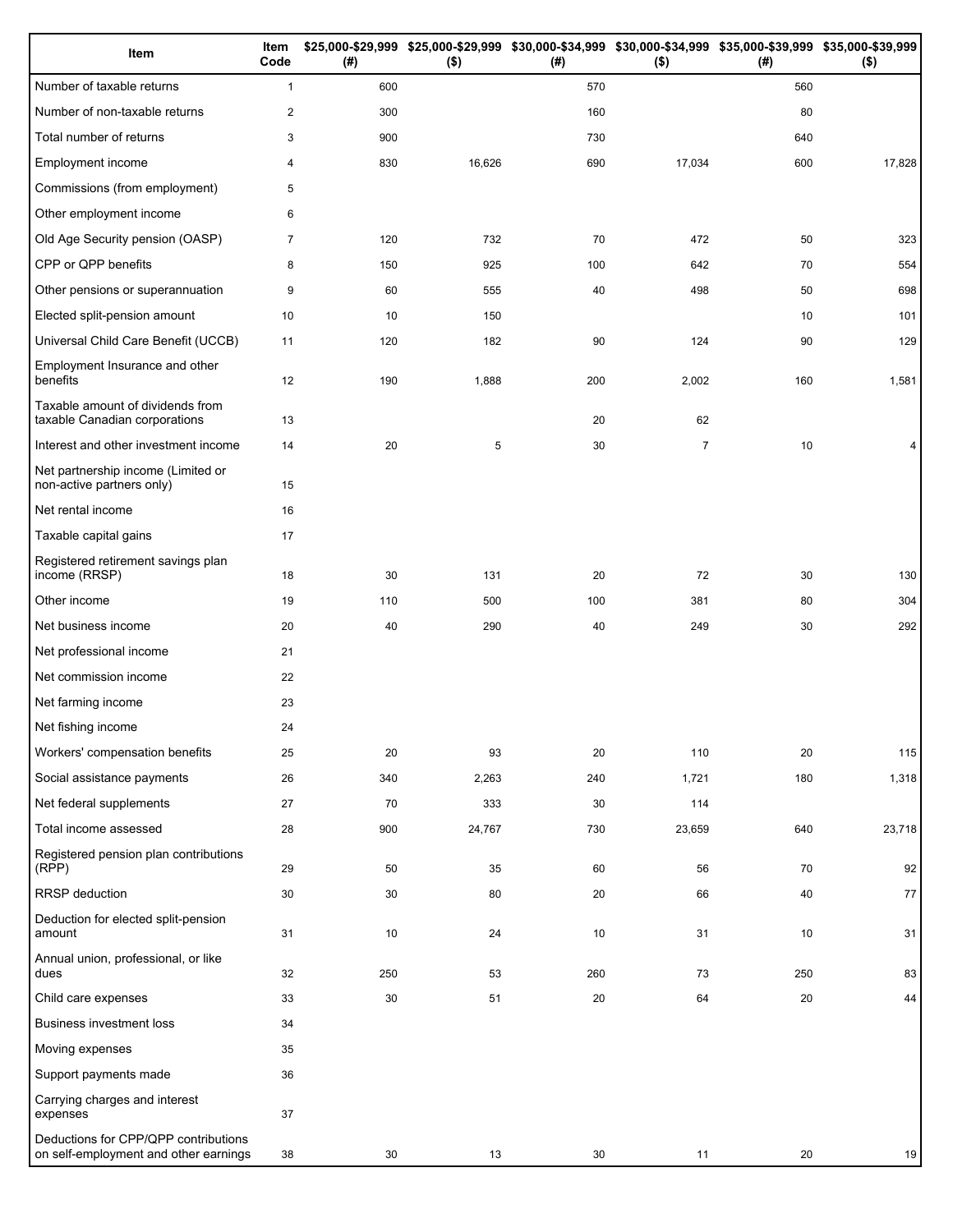| Item                                                                                              | Item<br>Code | (# ) | \$25,000-\$29,999 \$25,000-\$29,999 \$30,000-\$34,999 \$30,000-\$34,999 \$35,000-\$39,999 \$35,000-\$39,999<br>$($ \$) | $($ #) | $($ \$) | (# ) | $($ \$) |
|---------------------------------------------------------------------------------------------------|--------------|------|------------------------------------------------------------------------------------------------------------------------|--------|---------|------|---------|
| Deductions for provincial parental<br>insurance plan (PPIP) premiums on<br>self-employment income | 39           |      |                                                                                                                        |        |         |      |         |
| Exploration and development expenses                                                              | 40           |      |                                                                                                                        |        |         |      |         |
| Other employment expenses                                                                         | 41           |      |                                                                                                                        |        |         |      |         |
| Clergy residence deduction                                                                        | 42           |      |                                                                                                                        |        |         |      |         |
| Other deductions                                                                                  | 43           | 40   | 38                                                                                                                     | 40     | 31      | 20   | 22      |
| Total deductions before adjustments                                                               | 44           | 360  | 311                                                                                                                    | 350    | 350     | 340  | 403     |
| Social benefits repayment                                                                         | 45           |      |                                                                                                                        |        |         |      |         |
| Net income after adjustments                                                                      | 46           | 900  | 24,456                                                                                                                 | 730    | 23,309  | 640  | 23,315  |
| Canadian Forces personnel and police                                                              |              |      |                                                                                                                        |        |         |      |         |
| deduction                                                                                         | 47           |      |                                                                                                                        |        |         |      |         |
| Security options deductions                                                                       | 48           |      |                                                                                                                        |        |         |      |         |
| Other payments deductions                                                                         | 49           | 360  | 2,748                                                                                                                  | 250    | 1,945   | 190  | 1,483   |
| Non-capital losses of other years                                                                 | 50           |      |                                                                                                                        |        |         |      |         |
| Net capital losses of other years                                                                 | 51           |      |                                                                                                                        |        |         |      |         |
| Capital gains deduction                                                                           | 52           |      |                                                                                                                        |        |         |      |         |
| Northern residents deductions                                                                     | 53           | 380  | 1,380                                                                                                                  | 360    | 1,450   | 360  | 1,503   |
| Additional deductions                                                                             | 54           |      |                                                                                                                        |        |         |      |         |
| Farming/fishing losses of prior years                                                             | 55           |      |                                                                                                                        |        |         |      |         |
| Total deductions from net income                                                                  | 56           | 610  | 4,131                                                                                                                  | 500    | 3,413   | 450  | 2,987   |
| Taxable income assessed                                                                           | 57           | 900  | 20,367                                                                                                                 | 730    | 19,896  | 640  | 20,327  |
| Basic personal amount                                                                             | 58           | 900  | 9,975                                                                                                                  | 730    | 8,043   | 640  | 7,014   |
| Age amount                                                                                        | 59           | 120  | 788                                                                                                                    | 70     | 500     | 50   | 333     |
| Spouse or common-law partner<br>amount                                                            | 60           | 200  | 1,520                                                                                                                  | 180    | 1,327   | 130  | 899     |
| Amount for eligible dependant                                                                     | 61           | 80   | 839                                                                                                                    | 50     | 536     | 50   | 505     |
| Amount for children 17 and under                                                                  | 62           | 310  | 1,559                                                                                                                  | 260    | 1,384   | 190  | 1,081   |
| Amount for infirm dependants age 18<br>or older                                                   | 63           |      |                                                                                                                        |        |         |      |         |
| CPP or QPP contributions through                                                                  |              |      |                                                                                                                        |        |         |      |         |
| employment                                                                                        | 64           | 740  | 652                                                                                                                    | 650    | 704     | 570  | 756     |
| CPP or QPP contributions on<br>self-employment and other earnings                                 | 65           | 30   | 13                                                                                                                     | 30     | 11      | 20   | 19      |
| <b>Employment Insurance premiums</b>                                                              | 66           | 790  | 301                                                                                                                    | 670    | 312     | 580  | 328     |
| PPIP premiums paid                                                                                | 67           |      |                                                                                                                        |        |         |      |         |
| PPIP premiums payable on<br>employment income                                                     | 68           |      |                                                                                                                        |        |         |      |         |
| PPIP premiums payable on<br>self-employment income                                                | 69           |      |                                                                                                                        |        |         |      |         |
| Volunteer firefighters' amount                                                                    | 70           |      |                                                                                                                        |        |         |      |         |
| Canada employment amount                                                                          | 71           | 840  | 921                                                                                                                    | 690    | 767     | 600  | 662     |
| Public transit amount                                                                             | 72           |      |                                                                                                                        |        |         |      |         |
| Children's fitness amount                                                                         | 73           |      |                                                                                                                        |        |         |      |         |
| Children's arts amount                                                                            | 74           |      |                                                                                                                        |        |         |      |         |
| Home buyers' amount                                                                               | 75           |      |                                                                                                                        |        |         |      |         |
| Pension income amount                                                                             | 76           | 70   | 134                                                                                                                    | 50     | 91      | 60   | 109     |
| Caregiver amount                                                                                  | 77           |      |                                                                                                                        |        |         |      |         |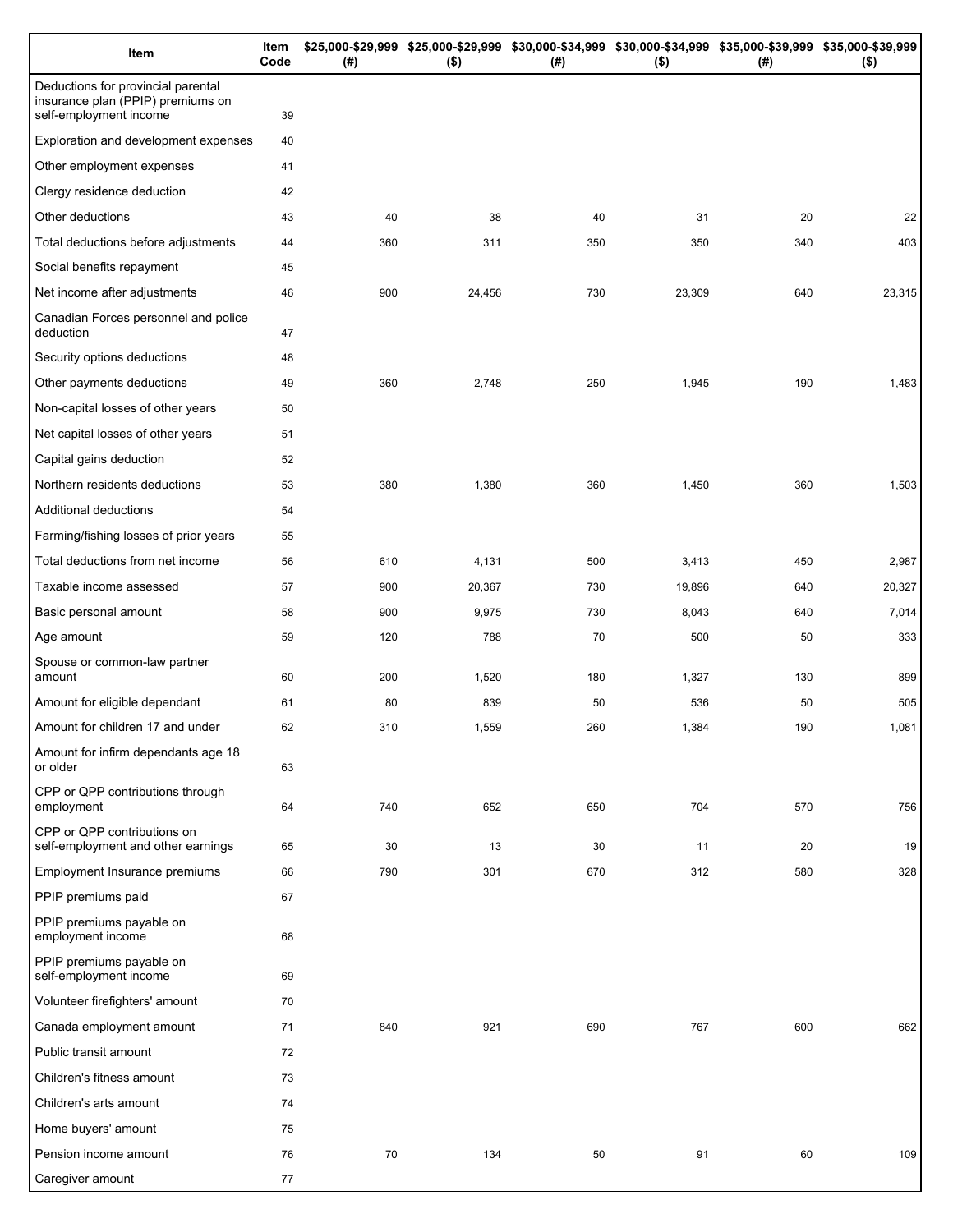| Item                                                                 | Item<br>Code | (# ) | $($ \$) | (#) | $($ \$) | \$25,000-\$29,999 \$25,000-\$29,999 \$30,000-\$34,999 \$30,000-\$34,999 \$35,000-\$39,999 \$35,000-\$39,999<br>(#) | $($ \$) |
|----------------------------------------------------------------------|--------------|------|---------|-----|---------|--------------------------------------------------------------------------------------------------------------------|---------|
| Disability amount                                                    | 78           |      |         |     |         |                                                                                                                    |         |
| Disability amount transferred from a<br>dependant                    | 79           |      |         |     |         |                                                                                                                    |         |
| Interest paid on student loans                                       | 80           |      |         |     |         | 10                                                                                                                 | 11      |
| Tuition, education, and textbook<br>amounts                          | 81           | 80   | 362     | 60  | 466     | 70                                                                                                                 | 514     |
| Tuition, education, and textbook<br>amounts transferred from a child | 82           |      |         |     |         |                                                                                                                    |         |
| Amounts transferred from spouse or<br>common-law partner             | 83           | 50   | 295     | 40  | 277     | 30                                                                                                                 | 164     |
| Medical expenses                                                     | 84           | 10   | 20      | 20  | 23      |                                                                                                                    |         |
| Total tax credits on personal amounts                                | 85           | 900  | 2,630   | 730 | 2,181   | 640                                                                                                                | 1,873   |
| Allowable charitable donations and<br>government gifts               | 86           | 50   | 33      | 50  | 59      | 40                                                                                                                 | 57      |
| Eligible cultural and ecological gifts                               | 87           |      |         |     |         |                                                                                                                    |         |
| Total tax credit on donations and gifts                              | 88           | 50   | 8       | 50  | 16      | 40                                                                                                                 | 15      |
| Total federal non-refundable tax credits                             | 89           | 900  | 2,638   | 730 | 2,197   | 640                                                                                                                | 1,888   |
| Federal dividend tax credit                                          | 90           |      |         | 30  | 5       |                                                                                                                    |         |
| Overseas employment tax credit                                       | 91           |      |         |     |         |                                                                                                                    |         |
| Minimum tax carryover                                                | 92           |      |         |     |         |                                                                                                                    |         |
| Basic federal tax                                                    | 93           | 570  | 807     | 530 | 977     | 540                                                                                                                | 1,247   |
| Federal Foreign Tax Credit                                           | 94           |      |         |     |         |                                                                                                                    |         |
| Federal Political contribution tax credit                            | 95           |      |         |     |         |                                                                                                                    |         |
| <b>Investment Tax Credit</b>                                         | 96           |      |         |     |         |                                                                                                                    |         |
| Labour-sponsored funds tax credit                                    | 97           |      |         |     |         |                                                                                                                    |         |
| Alternative minimum tax payable                                      | 98           |      |         |     |         |                                                                                                                    |         |
| Net federal tax                                                      | 99           | 570  | 807     | 530 | 977     | 540                                                                                                                | 1,247   |
| CPP contributions on self-employment                                 | 100          | 30   | 25      | 30  | 22      | 20                                                                                                                 | 38      |
| Social Benefits repayment                                            | 101          |      |         |     |         |                                                                                                                    |         |
| <b>Net Provincial Tax</b>                                            | 102          | 560  | 211     | 540 | 262     | 540                                                                                                                | 333     |
| Total tax payable                                                    | 103          | 600  | 1,044   | 570 | 1,261   | 560                                                                                                                | 1,617   |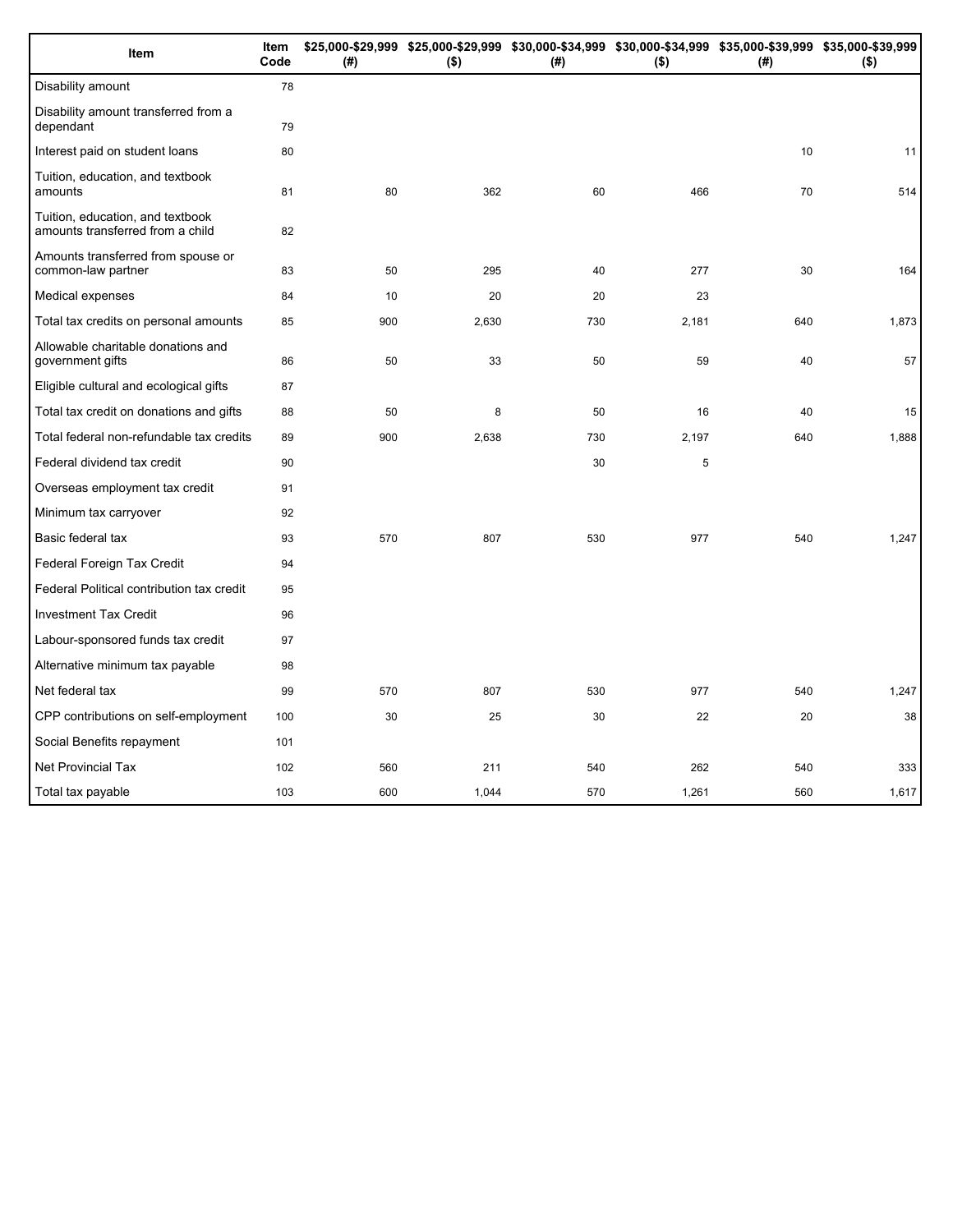| Item                                                                                           | Item<br>Code | (#) | \$40,000-\$44,999 \$40,000-\$44,999 \$45,000-\$49,999 \$45,000-\$49,999<br>$($ \$) | (#) | $($ \$) | \$50,000-<br>\$54,999<br>(#) | \$50,000-<br>\$54,999<br>$($ \$) |
|------------------------------------------------------------------------------------------------|--------------|-----|------------------------------------------------------------------------------------|-----|---------|------------------------------|----------------------------------|
| Number of taxable returns                                                                      | $\mathbf{1}$ | 520 |                                                                                    | 480 |         | 420                          |                                  |
| Number of non-taxable returns                                                                  | $\sqrt{2}$   | 30  |                                                                                    | 10  |         |                              |                                  |
| Total number of returns                                                                        | 3            | 560 |                                                                                    | 490 |         | 430                          |                                  |
| Employment income                                                                              | 4            | 530 | 18,729                                                                             | 470 | 19,001  | 420                          | 18,775                           |
| Commissions (from employment)                                                                  | 5            |     |                                                                                    |     |         |                              |                                  |
| Other employment income                                                                        | 6            | 10  | 145                                                                                |     |         |                              |                                  |
| Old Age Security pension (OASP)                                                                | 7            | 40  | 207                                                                                | 20  | 124     | 10                           | 92                               |
| CPP or QPP benefits                                                                            | 8            | 60  | 383                                                                                | 40  | 267     | 30                           | 240                              |
| Other pensions or superannuation                                                               | 9            | 30  | 548                                                                                | 20  | 398     | 30                           | 414                              |
| Elected split-pension amount                                                                   | 10           | 10  | 124                                                                                |     |         |                              |                                  |
| Universal Child Care Benefit (UCCB)                                                            | 11           | 50  | 79                                                                                 | 40  | 55      | 60                           | 92                               |
| Employment Insurance and other benefits                                                        | 12           | 130 | 1,103                                                                              | 130 | 1,232   | 120                          | 1,116                            |
| Taxable amount of dividends from taxable Canadian<br>corporations                              | 13           | 20  | 44                                                                                 | 20  | 74      |                              |                                  |
| Interest and other investment income                                                           | 14           | 30  | 19                                                                                 | 30  | 8       | 30                           | 34                               |
| Net partnership income (Limited or non-active<br>partners only)                                | 15           |     |                                                                                    |     |         |                              |                                  |
| Net rental income                                                                              | 16           |     |                                                                                    |     |         |                              |                                  |
| Taxable capital gains                                                                          | 17           |     |                                                                                    |     |         |                              |                                  |
| Registered retirement savings plan income (RRSP)                                               | 18           | 30  | 179                                                                                | 40  | 215     | 40                           | 130                              |
| Other income                                                                                   | 19           | 100 | 367                                                                                | 70  | 238     | 60                           | 151                              |
| Net business income                                                                            | 20           | 40  | 338                                                                                | 30  | 348     | 20                           | 330                              |
| Net professional income                                                                        | 21           |     |                                                                                    |     |         |                              |                                  |
| Net commission income                                                                          | 22           |     |                                                                                    |     |         |                              |                                  |
| Net farming income                                                                             | 23           |     |                                                                                    |     |         |                              |                                  |
| Net fishing income                                                                             | 24           |     |                                                                                    |     |         |                              |                                  |
| Workers' compensation benefits                                                                 | 25           | 20  | 161                                                                                |     |         | 20                           | 104                              |
| Social assistance payments                                                                     | 26           | 130 | 882                                                                                | 100 | 632     | 70                           | 550                              |
| Net federal supplements                                                                        | 27           |     |                                                                                    |     |         |                              |                                  |
| Total income assessed                                                                          | 28           | 560 | 23,586                                                                             | 490 | 23,181  | 430                          | 22,391                           |
| Registered pension plan contributions (RPP)                                                    | 29           | 100 | 136                                                                                | 120 | 193     | 110                          | 209                              |
| <b>RRSP</b> deduction                                                                          | 30           | 40  | 109                                                                                | 60  | 177     | 50                           | 161                              |
| Deduction for elected split-pension amount                                                     | 31           | 10  | 68                                                                                 |     |         |                              |                                  |
| Annual union, professional, or like dues                                                       | 32           | 220 | 91                                                                                 | 240 | 107     | 210                          | 109                              |
| Child care expenses                                                                            | 33           | 10  | 48                                                                                 | 10  | 42      | 20                           | 47                               |
| <b>Business investment loss</b>                                                                | 34           |     |                                                                                    |     |         |                              |                                  |
| Moving expenses                                                                                | 35           |     |                                                                                    | 10  | 20      |                              |                                  |
| Support payments made                                                                          | 36           |     |                                                                                    |     |         |                              |                                  |
| Carrying charges and interest expenses                                                         | 37           |     |                                                                                    |     |         |                              |                                  |
| Deductions for CPP/QPP contributions on<br>self-employment and other earnings                  | 38           | 40  | 20                                                                                 | 30  | 24      | 20                           | 16                               |
| Deductions for provincial parental insurance plan<br>(PPIP) premiums on self-employment income | 39           |     |                                                                                    |     |         |                              |                                  |
| Exploration and development expenses                                                           | 40           |     |                                                                                    |     |         |                              |                                  |
| Other employment expenses                                                                      | 41           |     |                                                                                    |     |         |                              |                                  |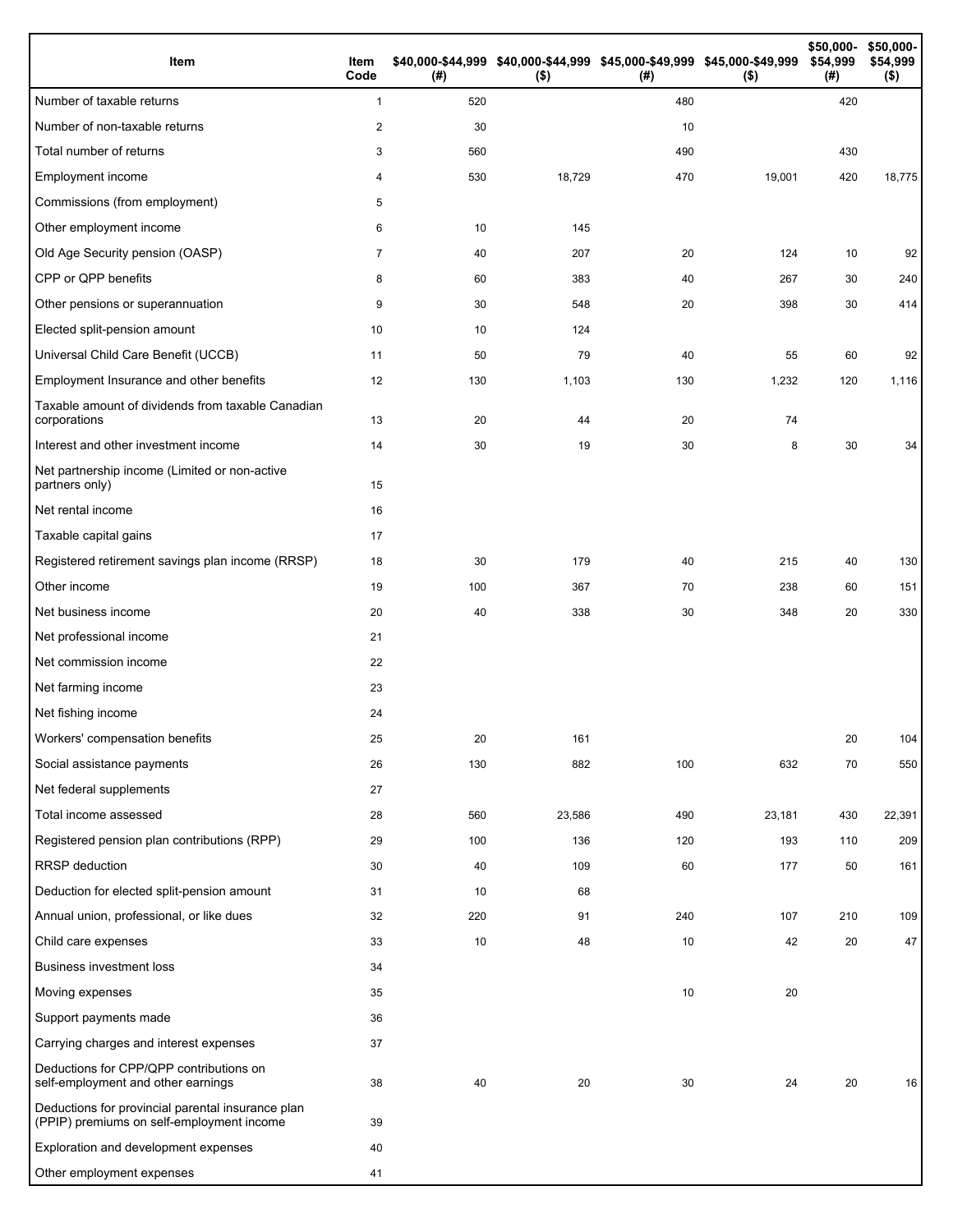| Item                                                                 | Item<br>Code | (# ) | \$40,000-\$44,999 \$40,000-\$44,999 \$45,000-\$49,999 \$45,000-\$49,999<br>$($ \$) | (#) | $($ \$) | \$50,000-<br>\$54,999<br>(#) | \$50,000-<br>\$54,999<br>$($ \$) |
|----------------------------------------------------------------------|--------------|------|------------------------------------------------------------------------------------|-----|---------|------------------------------|----------------------------------|
| Clergy residence deduction                                           | 42           |      |                                                                                    |     |         |                              |                                  |
| Other deductions                                                     | 43           | 20   | 33                                                                                 | 30  | 17      | 20                           | 35                               |
| Total deductions before adjustments                                  | 44           | 310  | 537                                                                                | 310 | 610     | 290                          | 658                              |
| Social benefits repayment                                            | 45           |      |                                                                                    |     |         |                              |                                  |
| Net income after adjustments                                         | 46           | 560  | 23,049                                                                             | 490 | 22,571  | 430                          | 21,733                           |
| Canadian Forces personnel and police deduction                       | 47           |      |                                                                                    |     |         |                              |                                  |
| Security options deductions                                          | 48           |      |                                                                                    |     |         |                              |                                  |
| Other payments deductions                                            | 49           | 150  | 1,117                                                                              | 110 | 694     | 90                           | 654                              |
| Non-capital losses of other years                                    | 50           |      |                                                                                    |     |         |                              |                                  |
| Net capital losses of other years                                    | 51           |      |                                                                                    |     |         |                              |                                  |
| Capital gains deduction                                              | 52           |      |                                                                                    |     |         |                              |                                  |
| Northern residents deductions                                        | 53           | 330  | 1,434                                                                              | 320 | 1,387   | 280                          | 1,349                            |
| Additional deductions                                                | 54           |      |                                                                                    |     |         |                              |                                  |
| Farming/fishing losses of prior years                                | 55           |      |                                                                                    |     |         |                              |                                  |
| Total deductions from net income                                     | 56           | 390  | 2,578                                                                              | 350 | 2,080   | 310                          | 2,009                            |
| Taxable income assessed                                              | 57           | 550  | 20,471                                                                             | 490 | 20,490  | 430                          | 19,725                           |
| Basic personal amount                                                | 58           | 560  | 6,126                                                                              | 490 | 5,379   | 430                          | 4,702                            |
| Age amount                                                           | 59           | 40   | 205                                                                                | 20  | 102     | 20                           | 64                               |
| Spouse or common-law partner amount                                  | 60           | 100  | 712                                                                                | 100 | 781     | 70                           | 525                              |
| Amount for eligible dependant                                        | 61           | 50   | 494                                                                                | 40  | 427     | 40                           | 411                              |
| Amount for children 17 and under                                     | 62           | 200  | 1,001                                                                              | 170 | 865     | 150                          | 719                              |
| Amount for infirm dependants age 18 or older                         | 63           |      |                                                                                    |     |         |                              |                                  |
| CPP or QPP contributions through employment                          | 64           | 510  | 815                                                                                | 460 | 839     | 400                          | 826                              |
| CPP or QPP contributions on self-employment and<br>other earnings    | 65           | 40   | 20                                                                                 | 30  | 24      | 20                           | 16                               |
| Employment Insurance premiums                                        | 66           | 510  | 340                                                                                | 460 | 344     | 410                          | 322                              |
| PPIP premiums paid                                                   | 67           |      |                                                                                    |     |         |                              |                                  |
| PPIP premiums payable on employment income                           | 68           |      |                                                                                    |     |         |                              |                                  |
| PPIP premiums payable on self-employment income                      | 69           |      |                                                                                    |     |         |                              |                                  |
| Volunteer firefighters' amount                                       | 70           |      |                                                                                    |     |         |                              |                                  |
| Canada employment amount                                             | 71           | 530  | 589                                                                                | 470 | 527     | 420                          | 461                              |
| Public transit amount                                                | 72           |      |                                                                                    |     |         |                              |                                  |
| Children's fitness amount                                            | 73           |      |                                                                                    |     |         |                              |                                  |
| Children's arts amount                                               | 74           |      |                                                                                    |     |         |                              |                                  |
| Home buyers' amount                                                  | 75           |      |                                                                                    |     |         |                              |                                  |
| Pension income amount                                                | 76           | 40   | 77                                                                                 | 30  | 50      | 30                           | 53                               |
| Caregiver amount                                                     | 77           |      |                                                                                    |     |         |                              |                                  |
| Disability amount                                                    | 78           |      |                                                                                    |     |         |                              |                                  |
| Disability amount transferred from a dependant                       | 79           |      |                                                                                    |     |         |                              |                                  |
| Interest paid on student loans                                       | 80           | 10   | 4                                                                                  | 10  | 11      | 10                           | 5                                |
| Tuition, education, and textbook amounts                             | 81           | 70   | 469                                                                                | 40  | 288     | 50                           | 347                              |
| Tuition, education, and textbook amounts transferred<br>from a child | 82           |      |                                                                                    |     |         |                              |                                  |
| Amounts transferred from spouse or common-law<br>partner             | 83           | 20   | 74                                                                                 | 20  | 73      | 10                           | 51                               |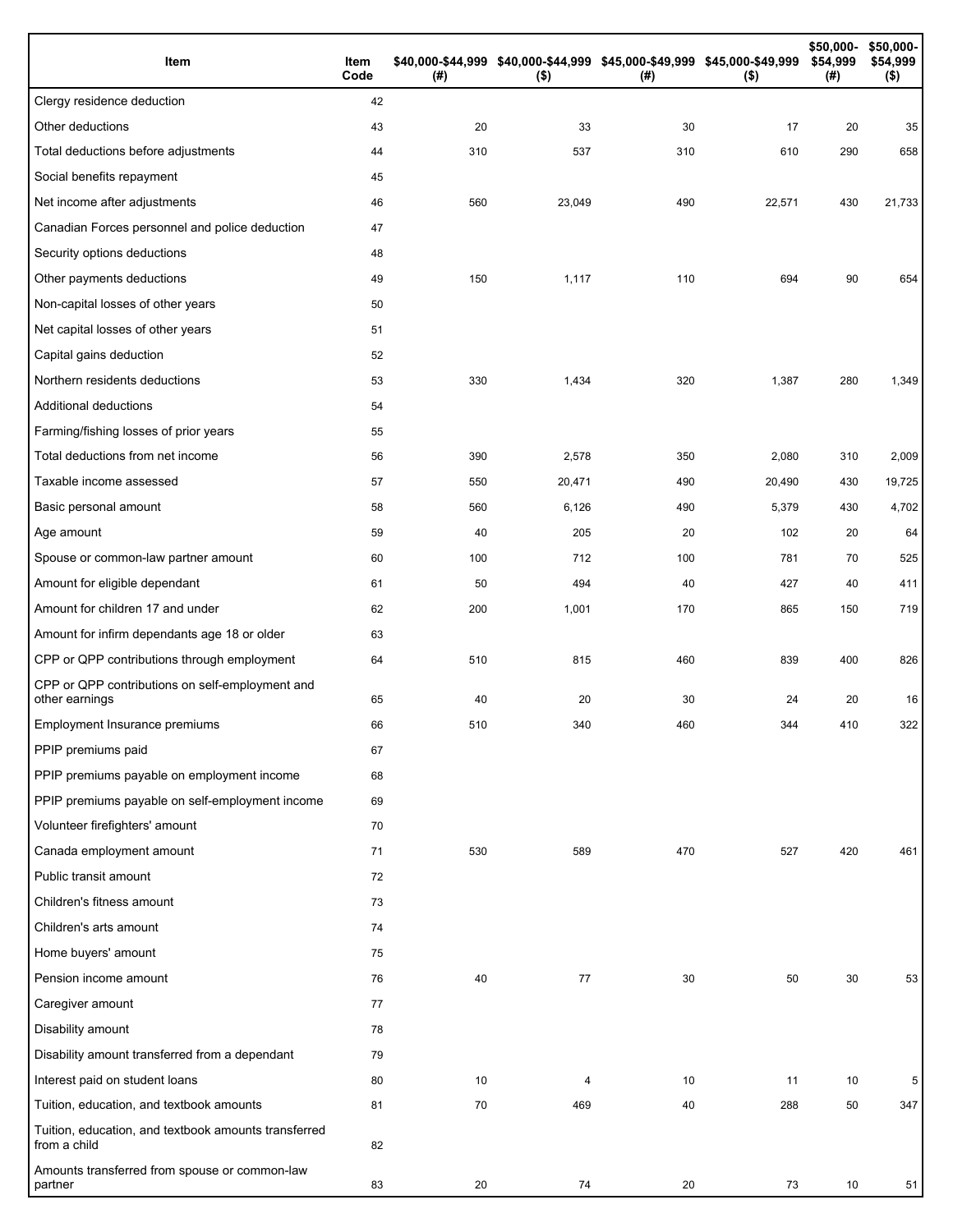| Item                                                | Item<br>Code | (#) | \$40,000-\$44,999 \$40,000-\$44,999 \$45,000-\$49,999 \$45,000-\$49,999<br>$($ \$) | (#) | $($ \$) | \$50,000-<br>\$54,999<br>(#) | \$50,000-<br>\$54,999<br>$($ \$) |
|-----------------------------------------------------|--------------|-----|------------------------------------------------------------------------------------|-----|---------|------------------------------|----------------------------------|
| Medical expenses                                    | 84           | 10  | 15                                                                                 |     |         | 10                           | 17                               |
| Total tax credits on personal amounts               | 85           | 560 | 1,650                                                                              | 490 | 1,468   | 430                          | 1,288                            |
| Allowable charitable donations and government gifts | 86           | 60  | 66                                                                                 | 40  | 64      | 50                           | 48                               |
| Eligible cultural and ecological gifts              | 87           |     |                                                                                    |     |         |                              |                                  |
| Total tax credit on donations and gifts             | 88           | 60  | 18                                                                                 | 40  | 18      | 50                           | 13                               |
| Total federal non-refundable tax credits            | 89           | 560 | 1,668                                                                              | 490 | 1,486   | 430                          | 1,301                            |
| Federal dividend tax credit                         | 90           | 20  | 6                                                                                  |     |         |                              |                                  |
| Overseas employment tax credit                      | 91           |     |                                                                                    |     |         |                              |                                  |
| Minimum tax carryover                               | 92           |     |                                                                                    |     |         |                              |                                  |
| Basic federal tax                                   | 93           | 510 | 1,433                                                                              | 470 | 1,639   | 420                          | 1,786                            |
| Federal Foreign Tax Credit                          | 94           |     |                                                                                    |     |         |                              |                                  |
| Federal Political contribution tax credit           | 95           |     |                                                                                    |     |         |                              |                                  |
| <b>Investment Tax Credit</b>                        | 96           |     |                                                                                    |     |         |                              |                                  |
| Labour-sponsored funds tax credit                   | 97           |     |                                                                                    |     |         |                              |                                  |
| Alternative minimum tax payable                     | 98           |     |                                                                                    |     |         |                              |                                  |
| Net federal tax                                     | 99           | 510 | 1,433                                                                              | 470 | 1,635   | 420                          | 1,786                            |
| CPP contributions on self-employment                | 100          | 40  | 41                                                                                 | 30  | 49      | 20                           | 32                               |
| Social Benefits repayment                           | 101          |     |                                                                                    |     |         |                              |                                  |
| Net Provincial Tax                                  | 102          | 520 | 395                                                                                | 470 | 467     | 420                          | 523                              |
| Total tax payable                                   | 103          | 520 | 1,869                                                                              | 480 | 2,150   | 420                          | 2,341                            |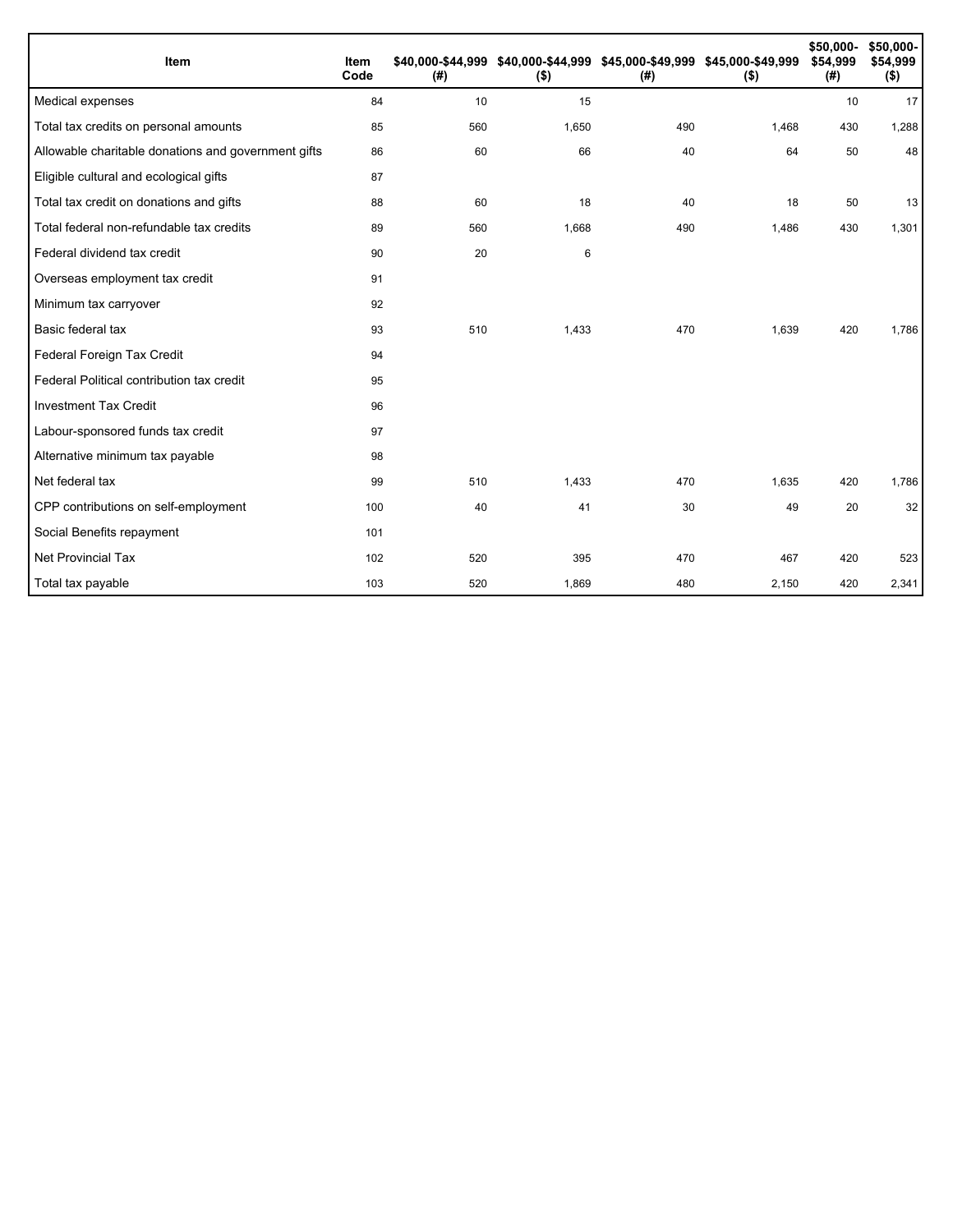| Item                                                                          | Item<br>Code   | (#) | $($ \$) | (#)  | \$55,000-\$59,999 \$55,000-\$59,999 \$60,000-\$69,999 \$60,000-\$69,999 \$70,000-\$79,999 \$70,000-\$79,999<br>$($ \$) | (#) | $($ \$) |
|-------------------------------------------------------------------------------|----------------|-----|---------|------|------------------------------------------------------------------------------------------------------------------------|-----|---------|
| Number of taxable returns                                                     | $\mathbf{1}$   | 390 |         | 700  |                                                                                                                        | 720 |         |
| Number of non-taxable returns                                                 | $\overline{c}$ |     |         |      |                                                                                                                        |     |         |
| Total number of returns                                                       | 3              | 400 |         | 700  |                                                                                                                        | 720 |         |
| Employment income                                                             | 4              | 380 | 19,389  | 680  | 40,088                                                                                                                 | 710 | 49,744  |
| Commissions (from employment)                                                 | 5              |     |         |      |                                                                                                                        |     |         |
| Other employment income                                                       | 6              | 10  | 108     | 20   | 412                                                                                                                    | 20  | 159     |
| Old Age Security pension (OASP)                                               | $\overline{7}$ | 20  | 131     | 20   | 129                                                                                                                    | 30  | 141     |
| CPP or QPP benefits                                                           | 8              | 40  | 265     | 40   | 369                                                                                                                    | 50  | 323     |
| Other pensions or superannuation                                              | 9              | 20  | 481     | 30   | 633                                                                                                                    | 30  | 620     |
| Elected split-pension amount                                                  | 10             |     |         |      |                                                                                                                        | 10  | 76      |
| Universal Child Care Benefit (UCCB)                                           | 11             | 40  | 44      | 80   | 115                                                                                                                    | 50  | 75      |
| Employment Insurance and other<br>benefits                                    | 12             | 100 | 775     | 130  | 1,136                                                                                                                  | 90  | 683     |
| Taxable amount of dividends from<br>taxable Canadian corporations             | 13             | 10  | 3       | 30   | 105                                                                                                                    | 40  | 377     |
| Interest and other investment income                                          | 14             | 20  | 21      | 50   | 22                                                                                                                     | 50  | 31      |
| Net partnership income (Limited or<br>non-active partners only)               | 15             |     |         |      |                                                                                                                        |     |         |
| Net rental income                                                             | 16             |     |         | 10   | 17                                                                                                                     | 20  | 131     |
| Taxable capital gains                                                         | 17             |     |         |      |                                                                                                                        |     |         |
| Registered retirement savings plan<br>income (RRSP)                           | 18             | 30  | 106     | 50   | 256                                                                                                                    | 60  | 323     |
| Other income                                                                  | 19             | 50  | 239     | 120  | 548                                                                                                                    | 90  | 486     |
| Net business income                                                           | 20             | 20  | 216     | 30   | 488                                                                                                                    | 30  | 273     |
| Net professional income                                                       | 21             |     |         |      |                                                                                                                        |     |         |
| Net commission income                                                         | 22             |     |         |      |                                                                                                                        |     |         |
| Net farming income                                                            | 23             |     |         |      |                                                                                                                        |     |         |
| Net fishing income                                                            | 24             |     |         |      |                                                                                                                        |     |         |
| Workers' compensation benefits                                                | 25             | 10  | 133     | 20   | 104                                                                                                                    | 30  | 161     |
| Social assistance payments                                                    | 26             | 50  | 330     | 70   | 336                                                                                                                    | 40  | 148     |
| Net federal supplements                                                       | 27             |     |         |      |                                                                                                                        |     |         |
| Total income assessed                                                         | 28             | 400 | 22,712  | 700  | 45,319                                                                                                                 | 720 | 54,261  |
| Registered pension plan contributions<br>(RPP)                                | 29             | 150 | 273     | 290  | 765                                                                                                                    | 420 | 1,416   |
| RRSP deduction                                                                | 30             | 50  | 155     | 110  | 485                                                                                                                    | 110 | 434     |
| Deduction for elected split-pension<br>amount                                 | 31             |     |         | 10   | 51                                                                                                                     |     |         |
| Annual union, professional, or like<br>dues                                   | 32             | 210 | 125     | 370  | 270                                                                                                                    | 450 | 396     |
| Child care expenses                                                           | 33             | 10  | 31      | 50   | 206                                                                                                                    | 40  | 191     |
| <b>Business investment loss</b>                                               | 34             |     |         |      |                                                                                                                        |     |         |
| Moving expenses                                                               | 35             |     |         | $10$ | 17                                                                                                                     | 10  | 51      |
| Support payments made                                                         | 36             |     |         |      |                                                                                                                        |     |         |
| Carrying charges and interest<br>expenses                                     | 37             |     |         |      |                                                                                                                        |     |         |
| Deductions for CPP/QPP contributions<br>on self-employment and other earnings | 38             | 20  | 18      | 20   | 30                                                                                                                     | 10  | 16      |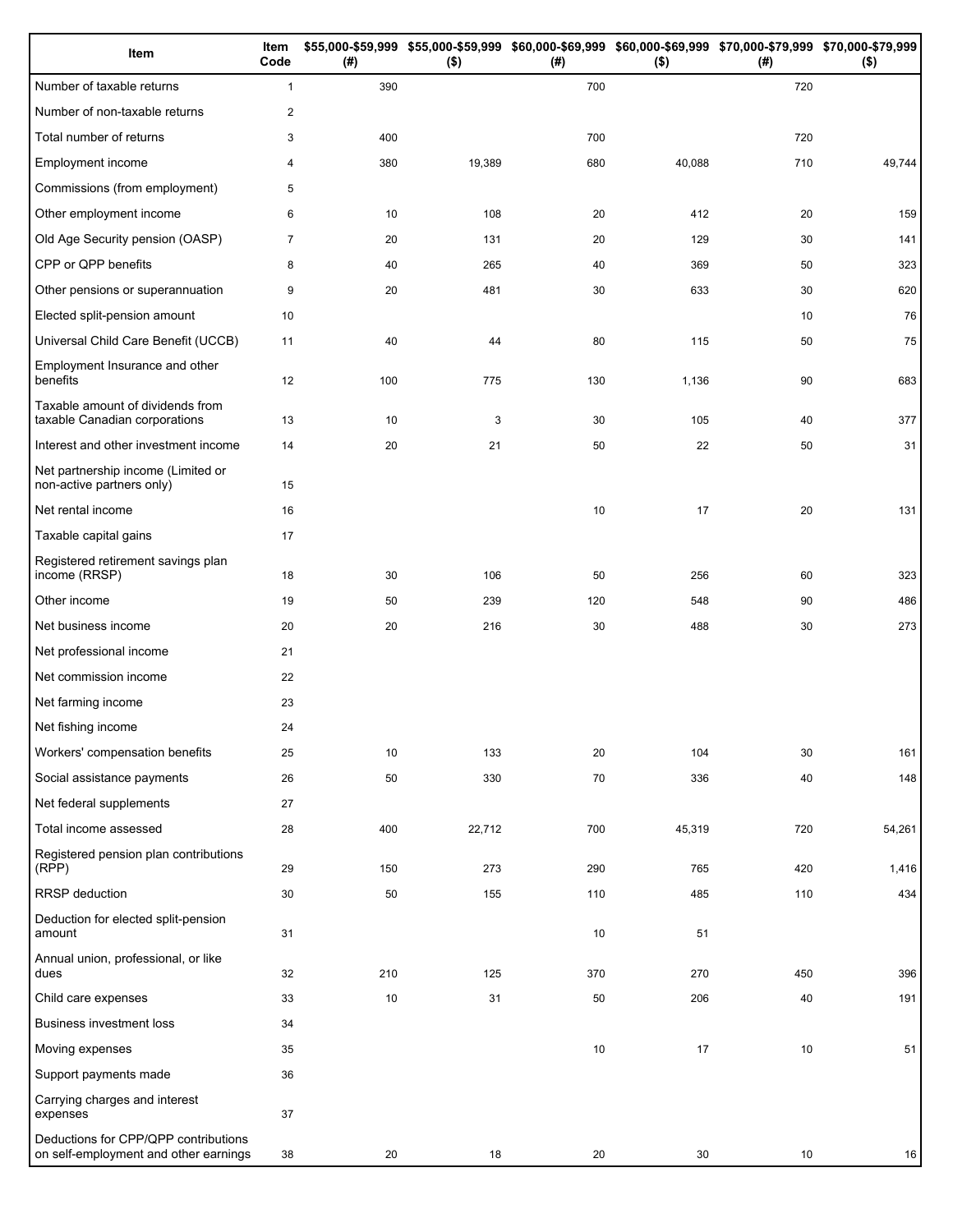| Item                                                                                              | Item<br>Code | (# ) | \$55,000-\$59,999 \$55,000-\$59,999 \$60,000-\$69,999 \$60,000-\$69,999 \$70,000-\$79,999 \$70,000-\$79,999<br>$($ \$) | $($ #) | $($ \$) | (# ) | $($ \$) |
|---------------------------------------------------------------------------------------------------|--------------|------|------------------------------------------------------------------------------------------------------------------------|--------|---------|------|---------|
| Deductions for provincial parental<br>insurance plan (PPIP) premiums on<br>self-employment income | 39           |      |                                                                                                                        |        |         |      |         |
| Exploration and development expenses                                                              | 40           |      |                                                                                                                        |        |         |      |         |
| Other employment expenses                                                                         | 41           |      |                                                                                                                        |        |         |      |         |
| Clergy residence deduction                                                                        | 42           |      |                                                                                                                        |        |         |      |         |
| Other deductions                                                                                  | 43           | 20   | 15                                                                                                                     | 30     | 49      | 30   | 75      |
| Total deductions before adjustments                                                               | 44           | 290  | 732                                                                                                                    | 530    | 1,922   | 580  | 2,686   |
| Social benefits repayment                                                                         | 45           |      |                                                                                                                        |        |         | 50   | 60      |
| Net income after adjustments                                                                      | 46           | 400  | 21,980                                                                                                                 | 700    | 43,337  | 720  | 51,515  |
| Canadian Forces personnel and police<br>deduction                                                 | 47           |      |                                                                                                                        |        |         |      |         |
| Security options deductions                                                                       | 48           |      |                                                                                                                        |        |         |      |         |
| Other payments deductions                                                                         | 49           | 60   | 467                                                                                                                    | 80     | 439     | 60   | 312     |
| Non-capital losses of other years                                                                 | 50           |      |                                                                                                                        |        |         |      |         |
| Net capital losses of other years                                                                 | 51           |      |                                                                                                                        |        |         |      |         |
| Capital gains deduction                                                                           | 52           |      |                                                                                                                        |        |         |      |         |
| Northern residents deductions                                                                     | 53           | 250  | 1,251                                                                                                                  | 490    | 2,470   | 550  | 3,037   |
| Additional deductions                                                                             | 54           |      |                                                                                                                        |        |         |      |         |
| Farming/fishing losses of prior years                                                             | 55           |      |                                                                                                                        |        |         |      |         |
| Total deductions from net income                                                                  | 56           | 270  | 1,726                                                                                                                  | 510    | 2,912   | 560  | 3,360   |
| Taxable income assessed                                                                           | 57           | 400  | 20,255                                                                                                                 | 700    | 40,426  | 720  | 48,155  |
| Basic personal amount                                                                             | 58           | 400  | 4,366                                                                                                                  | 700    | 7,681   | 720  | 7,974   |
| Age amount                                                                                        | 59           | 20   | 94                                                                                                                     | 20     | 57      | 30   | 36      |
| Spouse or common-law partner<br>amount                                                            | 60           | 70   | 476                                                                                                                    | 100    | 698     | 120  | 884     |
| Amount for eligible dependant                                                                     | 61           | 30   | 314                                                                                                                    | 60     | 635     | 60   | 596     |
| Amount for children 17 and under                                                                  | 62           | 120  | 623                                                                                                                    | 230    | 1,171   | 270  | 1,338   |
| Amount for infirm dependants age 18<br>or older                                                   | 63           |      |                                                                                                                        |        |         |      |         |
| CPP or QPP contributions through<br>employment                                                    | 64           | 370  | 809                                                                                                                    | 670    | 1,501   | 700  | 1,600   |
| CPP or QPP contributions on<br>self-employment and other earnings                                 | 65           | 20   | 18                                                                                                                     | 20     | 30      | 10   | 16      |
| Employment Insurance premiums                                                                     | 66           | 380  | 313                                                                                                                    | 660    | 566     | 700  | 610     |
| PPIP premiums paid                                                                                | 67           |      |                                                                                                                        |        |         |      |         |
| PPIP premiums payable on<br>employment income                                                     | 68           |      |                                                                                                                        |        |         |      |         |
| PPIP premiums payable on<br>self-employment income                                                | 69           |      |                                                                                                                        |        |         |      |         |
| Volunteer firefighters' amount                                                                    | 70           |      |                                                                                                                        |        |         |      |         |
| Canada employment amount                                                                          | 71           | 380  | 427                                                                                                                    | 680    | 759     | 710  | 791     |
| Public transit amount                                                                             | 72           |      |                                                                                                                        |        |         |      |         |
| Children's fitness amount                                                                         | 73           |      |                                                                                                                        | $10$   | 3       | 10   | 3       |
| Children's arts amount                                                                            | 74           |      |                                                                                                                        |        |         |      |         |
| Home buyers' amount                                                                               | 75           |      |                                                                                                                        |        |         |      |         |
| Pension income amount                                                                             | 76           | 30   | 58                                                                                                                     | 40     | 70      | 30   | 68      |
| Caregiver amount                                                                                  | 77           |      |                                                                                                                        |        |         |      |         |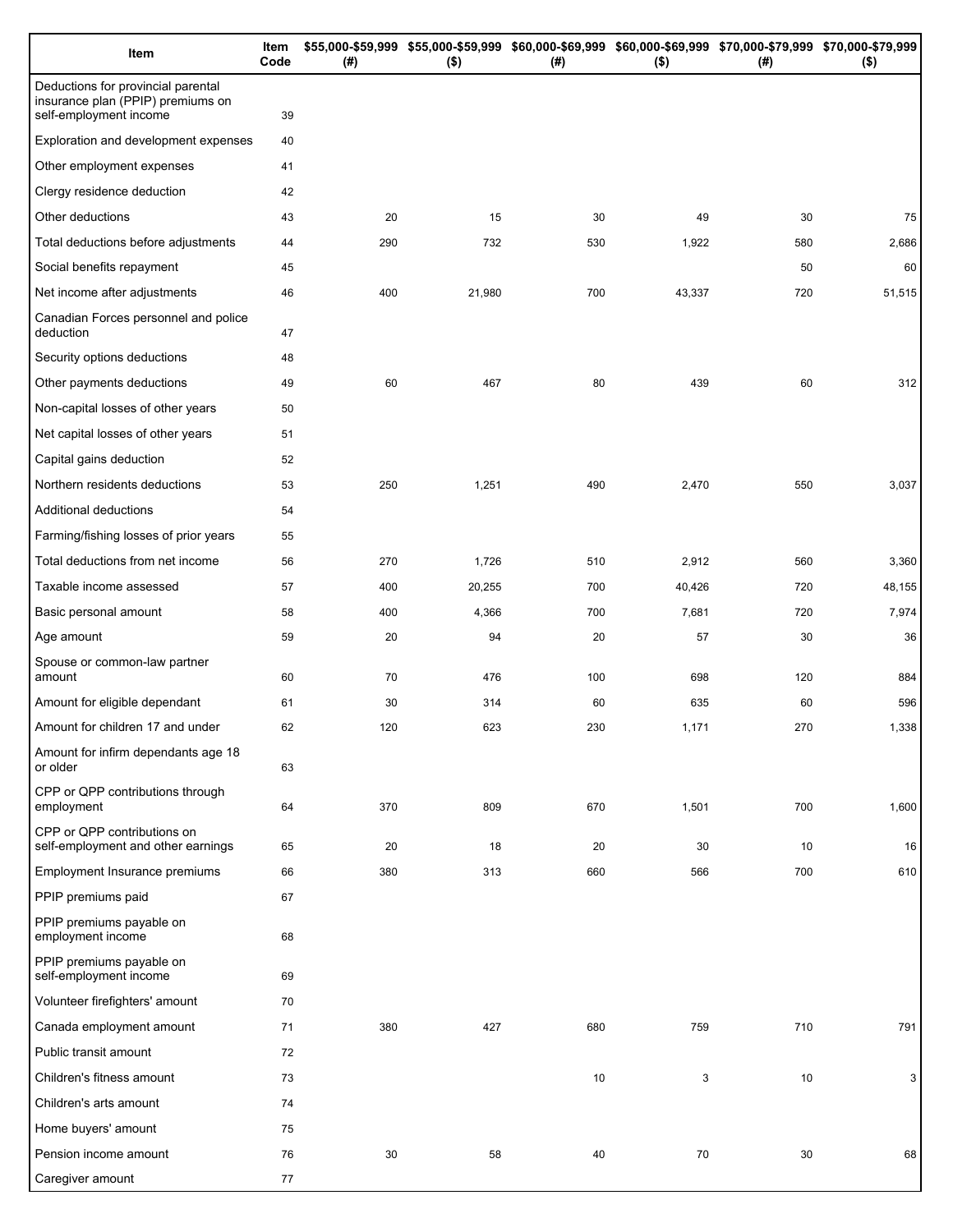| Item                                                                 | Item<br>Code | (# ) | $($ \$) | (#) | $($ \$) | \$55,000-\$59,999 \$55,000-\$59,999 \$60,000-\$69,999 \$60,000-\$69,999 \$70,000-\$79,999 \$70,000-\$79,999<br>(#) | $($ \$) |
|----------------------------------------------------------------------|--------------|------|---------|-----|---------|--------------------------------------------------------------------------------------------------------------------|---------|
| Disability amount                                                    | 78           |      |         |     |         |                                                                                                                    |         |
| Disability amount transferred from a<br>dependant                    | 79           |      |         |     |         |                                                                                                                    |         |
| Interest paid on student loans                                       | 80           |      |         | 30  | 15      | 20                                                                                                                 | 17      |
| Tuition, education, and textbook<br>amounts                          | 81           | 40   | 204     | 60  | 534     | 40                                                                                                                 | 234     |
| Tuition, education, and textbook<br>amounts transferred from a child | 82           |      |         |     |         |                                                                                                                    |         |
| Amounts transferred from spouse or<br>common-law partner             | 83           | 10   | 42      | 10  | 59      | 20                                                                                                                 | 125     |
| Medical expenses                                                     | 84           |      |         | 10  | 19      | 10                                                                                                                 | 15      |
| Total tax credits on personal amounts                                | 85           | 400  | 1,171   | 700 | 2,086   | 720                                                                                                                | 2,158   |
| Allowable charitable donations and<br>government gifts               | 86           | 40   | 93      | 90  | 95      | 90                                                                                                                 | 145     |
| Eligible cultural and ecological gifts                               | 87           |      |         |     |         |                                                                                                                    |         |
| Total tax credit on donations and gifts                              | 88           | 40   | 30      | 90  | 27      | 90                                                                                                                 | 40      |
| Total federal non-refundable tax credits                             | 89           | 400  | 1,200   | 700 | 2,113   | 720                                                                                                                | 2,198   |
| Federal dividend tax credit                                          | 90           | 10   |         | 30  | 15      | 40                                                                                                                 | 52      |
| Overseas employment tax credit                                       | 91           |      |         |     |         |                                                                                                                    |         |
| Minimum tax carryover                                                | 92           |      |         |     |         |                                                                                                                    |         |
| Basic federal tax                                                    | 93           | 390  | 2,064   | 700 | 4,651   | 720                                                                                                                | 6,139   |
| Federal Foreign Tax Credit                                           | 94           |      |         |     |         |                                                                                                                    |         |
| Federal Political contribution tax credit                            | 95           |      |         |     |         |                                                                                                                    |         |
| <b>Investment Tax Credit</b>                                         | 96           |      |         |     |         |                                                                                                                    |         |
| Labour-sponsored funds tax credit                                    | 97           |      |         |     |         |                                                                                                                    |         |
| Alternative minimum tax payable                                      | 98           |      |         |     |         |                                                                                                                    |         |
| Net federal tax                                                      | 99           | 390  | 2,064   | 700 | 4,641   | 720                                                                                                                | 6,139   |
| CPP contributions on self-employment                                 | 100          | 20   | 35      | 20  | 61      | 10                                                                                                                 | 32      |
| Social Benefits repayment                                            | 101          |      |         |     |         | 50                                                                                                                 | 60      |
| Net Provincial Tax                                                   | 102          | 390  | 612     | 700 | 1,407   | 720                                                                                                                | 1,884   |
| Total tax payable                                                    | 103          | 390  | 2,711   | 700 | 6,169   | 720                                                                                                                | 8,115   |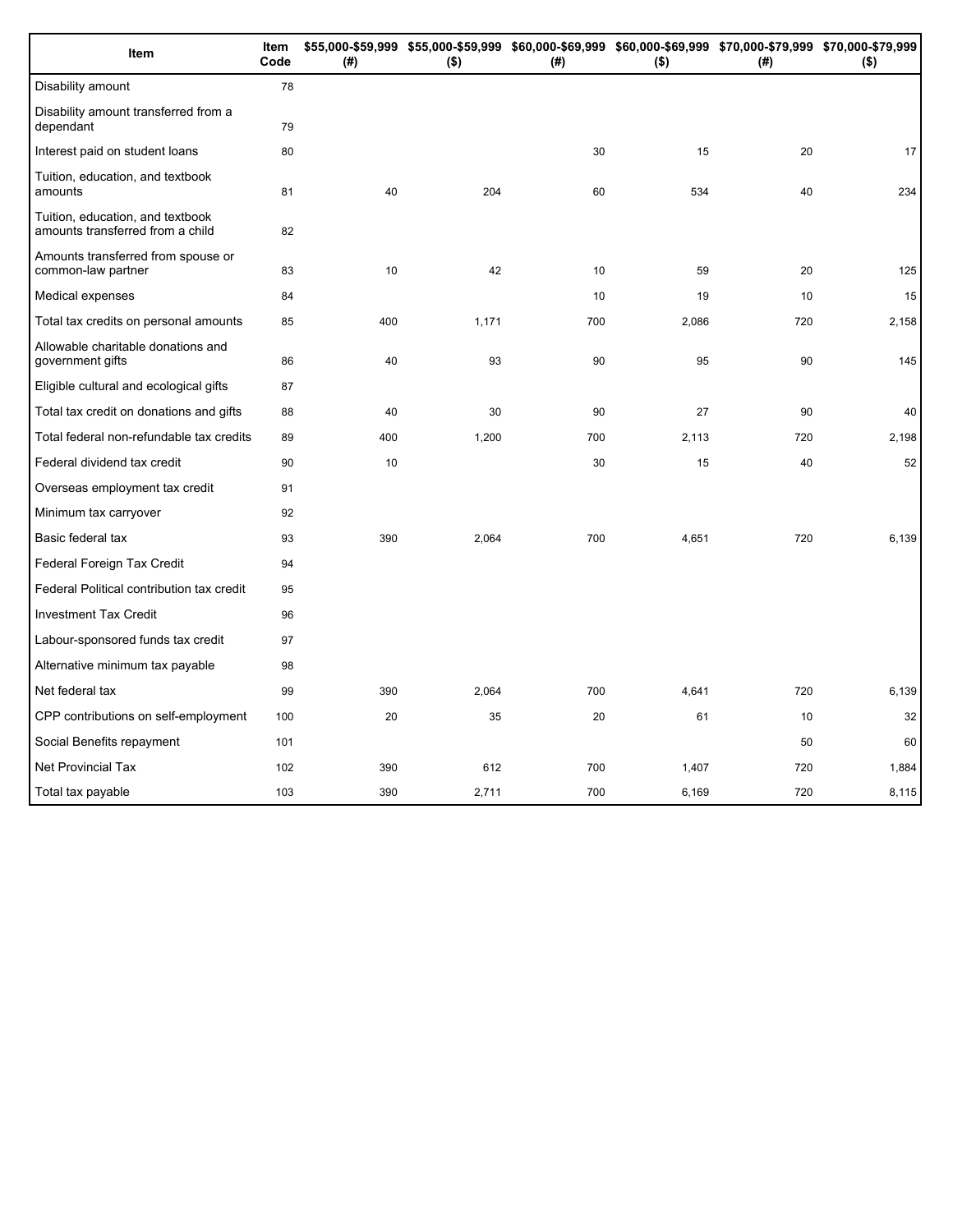| Item                                                              | Item<br>Code   | (#) | $($ \$) | (# ) | $($ \$)      | \$80,000-\$89,999 \$80,000-\$89,999 \$90,000-\$99,999 \$90,000-\$99,999 \$100,000-\$149,999 \$100,000-\$149,999<br>(# ) | $($ \$) |
|-------------------------------------------------------------------|----------------|-----|---------|------|--------------|-------------------------------------------------------------------------------------------------------------------------|---------|
| Number of taxable returns                                         | $\mathbf{1}$   | 840 |         | 750  |              | 2,560                                                                                                                   |         |
| Number of non-taxable returns                                     | 2              |     |         |      |              |                                                                                                                         |         |
| Total number of returns                                           | 3              | 840 |         | 750  |              | 2,560                                                                                                                   |         |
| Employment income                                                 | $\overline{4}$ | 830 | 66,884  | 750  | 68,215       | 2,540                                                                                                                   | 291,957 |
| Commissions (from employment)                                     | 5              |     |         |      |              |                                                                                                                         |         |
| Other employment income                                           | 6              | 20  | 81      | 20   | 252          | 60                                                                                                                      | 324     |
| Old Age Security pension (OASP)                                   | $\overline{7}$ | 20  | 122     | 20   | 78           | 80                                                                                                                      | 326     |
| CPP or QPP benefits                                               | 8              | 50  | 345     | 40   | 311          | 160                                                                                                                     | 1,154   |
| Other pensions or superannuation                                  | 9              | 30  | 782     | 20   | 400          | 100                                                                                                                     | 2,332   |
| Elected split-pension amount                                      | 10             |     |         |      |              | 30                                                                                                                      | 296     |
| Universal Child Care Benefit<br>(UCCB)                            | 11             | 80  | 102     | 60   | 83           | 120                                                                                                                     | 181     |
| Employment Insurance and other<br>benefits                        | 12             | 80  | 578     | 60   | 389          | 130                                                                                                                     | 943     |
| Taxable amount of dividends from<br>taxable Canadian corporations | 13             | 40  | 431     | 40   | 139          | 240                                                                                                                     | 1,557   |
| Interest and other investment<br>income                           | 14             | 60  | 54      | 60   | 32           | 430                                                                                                                     | 347     |
| Net partnership income (Limited<br>or non-active partners only)   | 15             |     |         |      |              |                                                                                                                         |         |
| Net rental income                                                 | 16             | 30  | 163     | 20   | $-19$        | 180                                                                                                                     | 557     |
| Taxable capital gains                                             | 17             | 20  | 23      | 10   | $\mathbf{1}$ | 110                                                                                                                     | 165     |
| Registered retirement savings<br>plan income (RRSP)               | 18             | 70  | 335     | 70   | 254          | 330                                                                                                                     | 1,954   |
| Other income                                                      | 19             | 90  | 402     | 80   | 309          | 350                                                                                                                     | 1,989   |
| Net business income                                               | 20             | 40  | 668     | 30   | 219          | 120                                                                                                                     | 1,464   |
| Net professional income                                           | 21             |     |         |      |              | 30                                                                                                                      | 498     |
| Net commission income                                             | 22             |     |         |      |              |                                                                                                                         |         |
| Net farming income                                                | 23             |     |         |      |              |                                                                                                                         |         |
| Net fishing income                                                | 24             |     |         |      |              |                                                                                                                         |         |
| Workers' compensation benefits                                    | 25             | 20  | 61      | 20   | 27           | 40                                                                                                                      | 178     |
| Social assistance payments                                        | 26             | 30  | 145     |      |              | 20                                                                                                                      | 65      |
| Net federal supplements                                           | 27             |     |         |      |              |                                                                                                                         |         |
| Total income assessed                                             | 28             | 840 | 71,245  | 750  | 71,148       | 2,560                                                                                                                   | 306,683 |
| Registered pension plan<br>contributions (RPP)                    | 29             | 590 | 2,370   | 560  | 2,745        | 2,020                                                                                                                   | 13,607  |
| RRSP deduction                                                    | 30             | 170 | 877     | 200  | 1,148        | 1,030                                                                                                                   | 7,716   |
| Deduction for elected<br>split-pension amount                     | 31             | 10  | 42      |      |              | 40                                                                                                                      | 451     |
| Annual union, professional, or like<br>dues                       | 32             | 580 | 595     | 540  | 648          | 1,770                                                                                                                   | 2,630   |
| Child care expenses                                               | 33             | 60  | 290     | 40   | 242          | 160                                                                                                                     | 941     |
| Business investment loss                                          | 34             |     |         |      |              |                                                                                                                         |         |
| Moving expenses                                                   | 35             | 10  | 49      |      |              | 40                                                                                                                      | 215     |
| Support payments made                                             | 36             |     |         |      |              | 20                                                                                                                      | 292     |
| Carrying charges and interest<br>expenses                         | 37             |     |         | 10   | 9            | 100                                                                                                                     | 140     |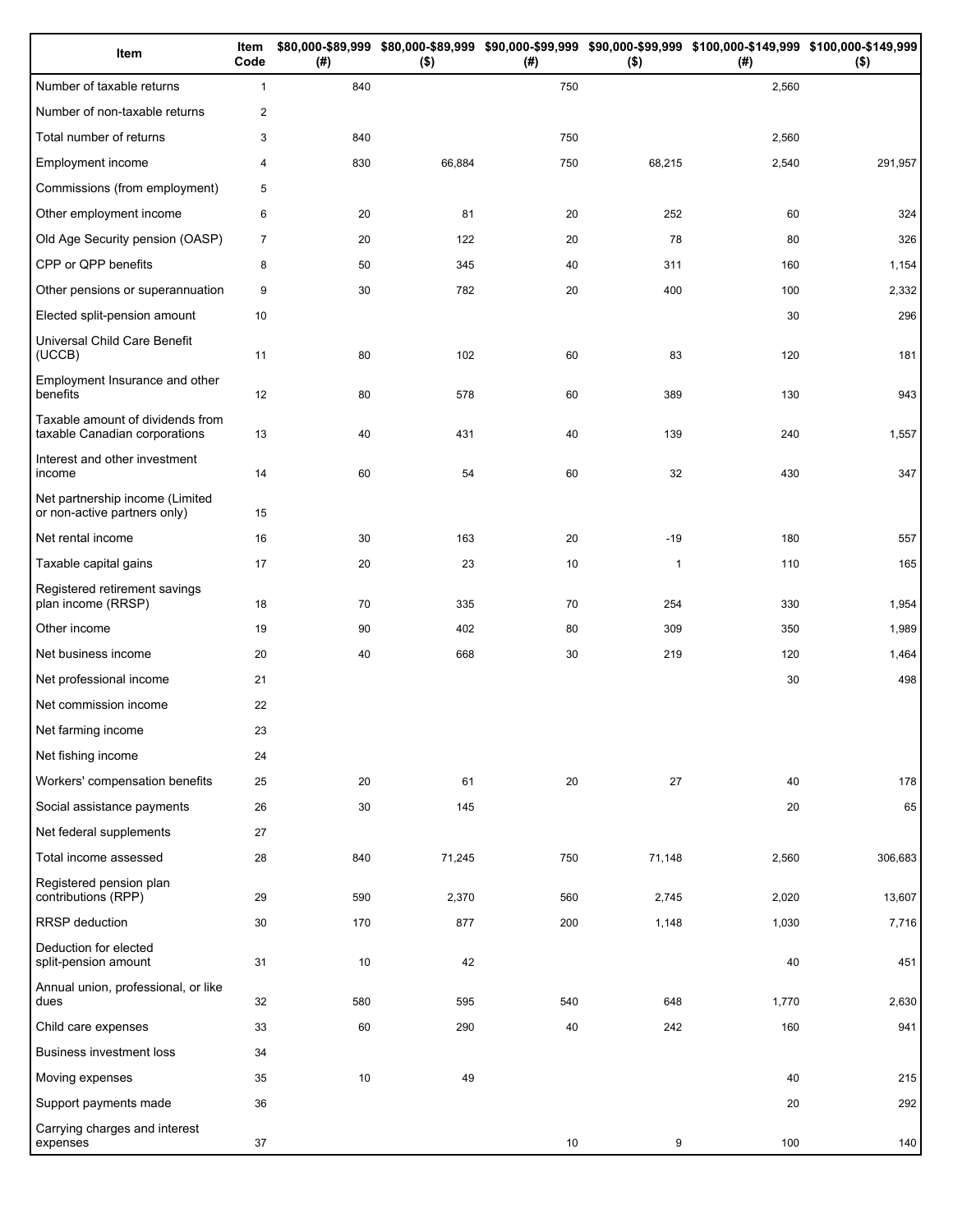| Item                                                                                              | Item<br>Code | (#) | $($ \$) | (# ) | $($ \$) | \$80,000-\$89,999 \$80,000-\$89,999 \$90,000-\$99,999 \$90,000-\$99,999 \$100,000-\$149,999 \$100,000-\$149,999<br>(#) | $($ \$) |
|---------------------------------------------------------------------------------------------------|--------------|-----|---------|------|---------|------------------------------------------------------------------------------------------------------------------------|---------|
| Deductions for CPP/QPP<br>contributions on self-employment<br>and other earnings                  | 38           | 10  | 17      |      |         | 20                                                                                                                     | 34      |
| Deductions for provincial parental<br>insurance plan (PPIP) premiums<br>on self-employment income | 39           |     |         |      |         |                                                                                                                        |         |
| Exploration and development<br>expenses                                                           | 40           |     |         |      |         |                                                                                                                        |         |
| Other employment expenses                                                                         | 41           | 10  | 15      | 10   | 13      | 30                                                                                                                     | 83      |
| Clergy residence deduction                                                                        | 42           |     |         |      |         |                                                                                                                        |         |
| Other deductions                                                                                  | 43           | 20  | 9       | 10   | 10      | 40                                                                                                                     | 113     |
| Total deductions before<br>adjustments                                                            | 44           | 740 | 4,332   | 680  | 4,929   | 2,400                                                                                                                  | 26,283  |
| Social benefits repayment                                                                         | 45           | 50  | 73      | 30   | 64      | 80                                                                                                                     | 321     |
| Net income after adjustments                                                                      | 46           | 840 | 66,841  | 750  | 66,156  | 2,560                                                                                                                  | 280,079 |
| Canadian Forces personnel and<br>police deduction                                                 | 47           |     |         |      |         |                                                                                                                        |         |
| Security options deductions                                                                       | 48           |     |         |      |         |                                                                                                                        |         |
| Other payments deductions                                                                         | 49           | 50  | 220     |      |         | 60                                                                                                                     | 247     |
| Non-capital losses of other years                                                                 | 50           |     |         |      |         |                                                                                                                        |         |
| Net capital losses of other years                                                                 | 51           |     |         |      |         | 20                                                                                                                     | 14      |
| Capital gains deduction                                                                           | 52           |     |         |      |         |                                                                                                                        |         |
| Northern residents deductions                                                                     | 53           | 650 | 3,870   | 620  | 3,980   | 2,300                                                                                                                  | 19,264  |
| Additional deductions                                                                             | 54           |     |         |      |         |                                                                                                                        |         |
| Farming/fishing losses of prior<br>years                                                          | 55           |     |         |      |         |                                                                                                                        |         |
| Total deductions from net income                                                                  | 56           | 650 | 4,091   | 630  | 4,199   | 2,310                                                                                                                  | 19,538  |
| Taxable income assessed                                                                           | 57           | 840 | 62,750  | 750  | 61,957  | 2,560                                                                                                                  | 260,541 |
| Basic personal amount                                                                             | 58           | 840 | 9,246   | 750  | 8,267   | 2,560                                                                                                                  | 28,213  |
| Age amount                                                                                        | 59           |     |         |      |         |                                                                                                                        |         |
| Spouse or common-law partner<br>amount                                                            | 60           | 110 | 795     | 90   | 747     | 220                                                                                                                    | 1,833   |
| Amount for eligible dependant                                                                     | 61           | 60  | 631     | 50   | 579     | 130                                                                                                                    | 1,312   |
| Amount for children 17 and under                                                                  | 62           | 310 | 1,502   | 260  | 1,138   | 770                                                                                                                    | 3,355   |
| Amount for infirm dependants age<br>18 or older                                                   | 63           |     |         |      |         |                                                                                                                        |         |
| CPP or QPP contributions<br>through employment                                                    | 64           | 820 | 1,902   | 740  | 1,734   | 2,520                                                                                                                  | 5,898   |
| CPP or QPP contributions on<br>self-employment and other<br>earnings                              | 65           | 10  | 17      |      |         | 20                                                                                                                     | 34      |
| Employment Insurance premiums                                                                     | 66           | 810 | 711     | 740  | 652     | 2,500                                                                                                                  | 2,213   |
| PPIP premiums paid                                                                                | 67           |     |         |      |         |                                                                                                                        |         |
| PPIP premiums payable on<br>employment income                                                     | 68           |     |         |      |         |                                                                                                                        |         |
| PPIP premiums payable on<br>self-employment income                                                | 69           |     |         |      |         |                                                                                                                        |         |
| Volunteer firefighters' amount                                                                    | 70           |     |         |      |         |                                                                                                                        |         |
| Canada employment amount                                                                          | 71           | 830 | 926     | 740  | 828     | 2,530                                                                                                                  | 2,826   |
| Public transit amount                                                                             | 72           |     |         |      |         |                                                                                                                        |         |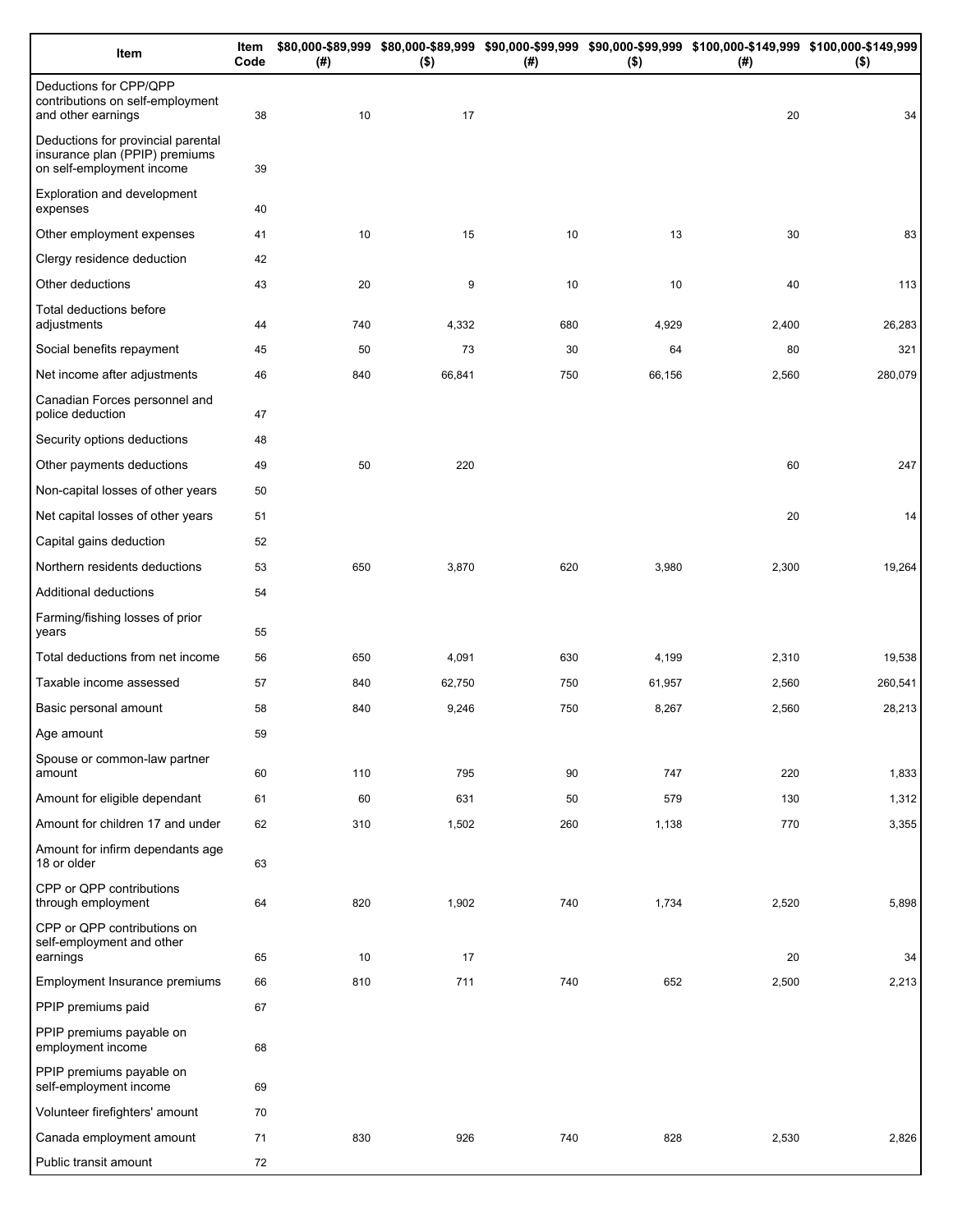| Item                                                                 | Item<br>Code | (#) | $($ \$) | (#) | $($ \$) | \$80,000-\$89,999 \$80,000-\$89,999 \$90,000-\$99,999 \$90,000-\$99,999 \$100,000-\$149,999 \$100,000-\$149,999<br>(#) | $($ \$) |
|----------------------------------------------------------------------|--------------|-----|---------|-----|---------|------------------------------------------------------------------------------------------------------------------------|---------|
| Children's fitness amount                                            | 73           | 20  | 9       | 20  | 6       | 140                                                                                                                    | 48      |
| Children's arts amount                                               | 74           |     |         |     |         | 20                                                                                                                     | 5       |
| Home buyers' amount                                                  | 75           |     |         |     |         | 40                                                                                                                     | 168     |
| Pension income amount                                                | 76           | 40  | 68      | 20  | 44      | 130                                                                                                                    | 242     |
| Caregiver amount                                                     | 77           |     |         |     |         |                                                                                                                        |         |
| Disability amount                                                    | 78           |     |         |     |         |                                                                                                                        |         |
| Disability amount transferred from<br>a dependant                    | 79           |     |         |     |         | 10                                                                                                                     | 124     |
| Interest paid on student loans                                       | 80           | 30  | 15      | 40  | 31      | 140                                                                                                                    | 129     |
| Tuition, education, and textbook<br>amounts                          | 81           | 40  | 401     | 60  | 381     | 190                                                                                                                    | 960     |
| Tuition, education, and textbook<br>amounts transferred from a child | 82           |     |         |     |         | 40                                                                                                                     | 232     |
| Amounts transferred from spouse<br>or common-law partner             | 83           | 20  | 96      | 10  | 49      | 50                                                                                                                     | 224     |
| Medical expenses                                                     | 84           | 10  | 15      | 10  | 13      | 70                                                                                                                     | 204     |
| Total tax credits on personal<br>amounts                             | 85           | 840 | 2,474   | 750 | 2,197   | 2,560                                                                                                                  | 7,212   |
| Allowable charitable donations<br>and government gifts               | 86           | 140 | 286     | 120 | 201     | 660                                                                                                                    | 1,067   |
| Eligible cultural and ecological<br>gifts                            | 87           |     |         |     |         |                                                                                                                        |         |
| Total tax credit on donations and<br>gifts                           | 88           | 140 | 87      | 120 | 56      | 660                                                                                                                    | 295     |
| Total federal non-refundable tax<br>credits                          | 89           | 840 | 2,561   | 750 | 2,252   | 2,560                                                                                                                  | 7,507   |
| Federal dividend tax credit                                          | 90           | 40  | 58      | 40  | 18      | 240                                                                                                                    | 216     |
| Overseas employment tax credit                                       | 91           |     |         |     |         |                                                                                                                        |         |
| Minimum tax carryover                                                | 92           |     |         |     |         |                                                                                                                        |         |
| Basic federal tax                                                    | 93           | 840 | 8,625   | 750 | 9,111   | 2,560                                                                                                                  | 43,394  |
| Federal Foreign Tax Credit                                           | 94           |     |         |     |         | 60                                                                                                                     | 4       |
| Federal Political contribution tax<br>credit                         | 95           |     |         |     |         | 20                                                                                                                     | 5       |
| <b>Investment Tax Credit</b>                                         | 96           |     |         |     |         |                                                                                                                        |         |
| Labour-sponsored funds tax credit                                    | 97           |     |         |     |         |                                                                                                                        |         |
| Alternative minimum tax payable                                      | 98           |     |         |     |         |                                                                                                                        |         |
| Net federal tax                                                      | 99           | 840 | 8,624   | 750 | 9,110   | 2,560                                                                                                                  | 43,385  |
| CPP contributions on<br>self-employment                              | 100          | 10  | 35      |     |         | 30                                                                                                                     | 68      |
| Social Benefits repayment                                            | 101          | 50  | 73      | 30  | 64      | 80                                                                                                                     | 321     |
| Net Provincial Tax                                                   | 102          | 840 | 2,660   | 750 | 2,849   | 2,560                                                                                                                  | 14,005  |
| Total tax payable                                                    | 103          | 840 | 11,392  | 750 | 12,044  | 2,560                                                                                                                  | 57,780  |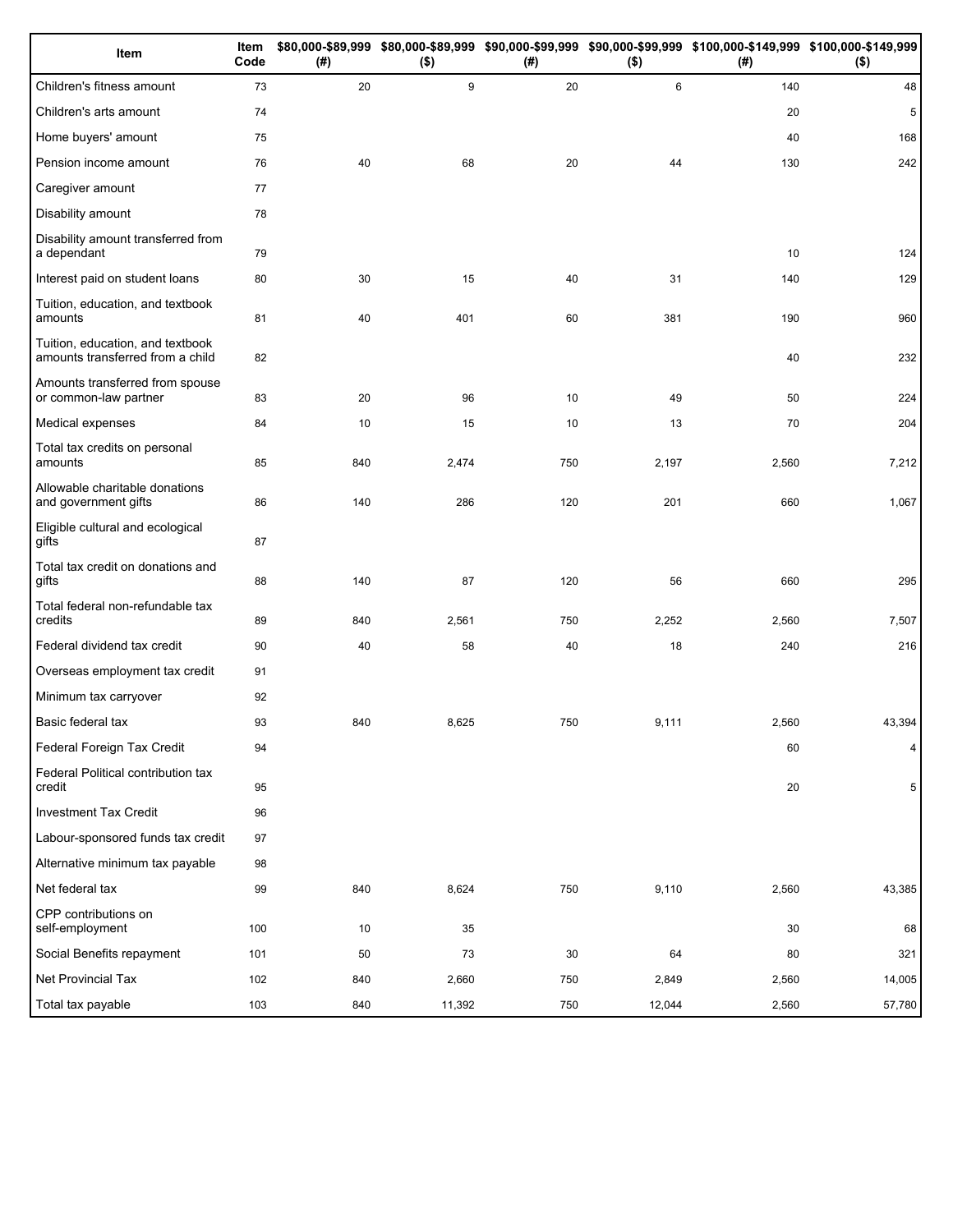| Item                                                                                           | Item<br>Code   | (#) | \$150,000-\$249,999 \$150,000-\$249,999<br>(\$) | and<br>over (#) | \$250,000 \$250,000<br>and<br>over $($)$ |
|------------------------------------------------------------------------------------------------|----------------|-----|-------------------------------------------------|-----------------|------------------------------------------|
| Number of taxable returns                                                                      | $\mathbf{1}$   | 750 |                                                 | 90              |                                          |
| Number of non-taxable returns                                                                  | 2              |     |                                                 |                 |                                          |
| Total number of returns                                                                        | 3              | 750 |                                                 | 90              |                                          |
| Employment income                                                                              | 4              | 740 | 120,643                                         | 80              | 17,890                                   |
| Commissions (from employment)                                                                  | 5              |     |                                                 |                 |                                          |
| Other employment income                                                                        | 6              | 60  | 56                                              |                 |                                          |
| Old Age Security pension (OASP)                                                                | $\overline{7}$ | 70  | 328                                             | 10              | 20                                       |
| CPP or QPP benefits                                                                            | 8              | 100 | 806                                             | 10              | 123                                      |
| Other pensions or superannuation                                                               | 9              | 110 | 3,710                                           | 10              | 332                                      |
| Elected split-pension amount                                                                   | 10             | 20  | 165                                             |                 |                                          |
| Universal Child Care Benefit (UCCB)                                                            | 11             | 10  | 20                                              |                 |                                          |
| Employment Insurance and other benefits                                                        | 12             | 10  | 63                                              |                 |                                          |
| Taxable amount of dividends from taxable Canadian corporations                                 | 13             | 140 | 1,548                                           | 40              | 8,969                                    |
| Interest and other investment income                                                           | 14             | 240 | 300                                             | 40              | 349                                      |
| Net partnership income (Limited or non-active partners only)                                   | 15             |     |                                                 |                 |                                          |
| Net rental income                                                                              | 16             | 110 | 265                                             | 10              | 119                                      |
| Taxable capital gains                                                                          | 17             | 80  | 289                                             |                 |                                          |
| Registered retirement savings plan income (RRSP)                                               | 18             | 130 | 2,040                                           | 10              | 204                                      |
| Other income                                                                                   | 19             | 170 | 2,785                                           | 40              | 2,817                                    |
| Net business income                                                                            | 20             | 60  | 1,254                                           |                 |                                          |
| Net professional income                                                                        | 21             | 20  | 712                                             | 20              | 5,116                                    |
| Net commission income                                                                          | 22             |     |                                                 |                 |                                          |
| Net farming income                                                                             | 23             |     |                                                 |                 |                                          |
| Net fishing income                                                                             | 24             |     |                                                 |                 |                                          |
| Workers' compensation benefits                                                                 | 25             | 10  | 184                                             |                 |                                          |
| Social assistance payments                                                                     | 26             |     |                                                 |                 |                                          |
| Net federal supplements                                                                        | 27             |     |                                                 |                 |                                          |
| Total income assessed                                                                          | 28             | 750 | 135,217                                         | 90              | 38,092                                   |
| Registered pension plan contributions (RPP)                                                    | 29             | 570 | 5,052                                           | 40              | 587                                      |
| <b>RRSP</b> deduction                                                                          | 30             | 440 | 5,329                                           | 70              | 1,811                                    |
| Deduction for elected split-pension amount                                                     | 31             | 60  | 917                                             |                 |                                          |
| Annual union, professional, or like dues                                                       | 32             | 330 | 626                                             | 20              | 52                                       |
| Child care expenses                                                                            | 33             | 20  | 143                                             |                 |                                          |
| <b>Business investment loss</b>                                                                | 34             |     |                                                 |                 |                                          |
| Moving expenses                                                                                | 35             |     |                                                 |                 |                                          |
| Support payments made                                                                          | 36             |     |                                                 |                 |                                          |
| Carrying charges and interest expenses                                                         | 37             | 70  | 162                                             | 20              | 249                                      |
| Deductions for CPP/QPP contributions on self-employment and other earnings                     | 38             | 10  | 16                                              | 20              | 33                                       |
| Deductions for provincial parental insurance plan (PPIP) premiums on<br>self-employment income | 39             |     |                                                 |                 |                                          |
| Exploration and development expenses                                                           | 40             |     |                                                 |                 |                                          |
| Other employment expenses                                                                      | 41             | 20  | 59                                              |                 |                                          |
| Clergy residence deduction                                                                     | 42             |     |                                                 |                 |                                          |
| Other deductions                                                                               | 43             |     |                                                 |                 |                                          |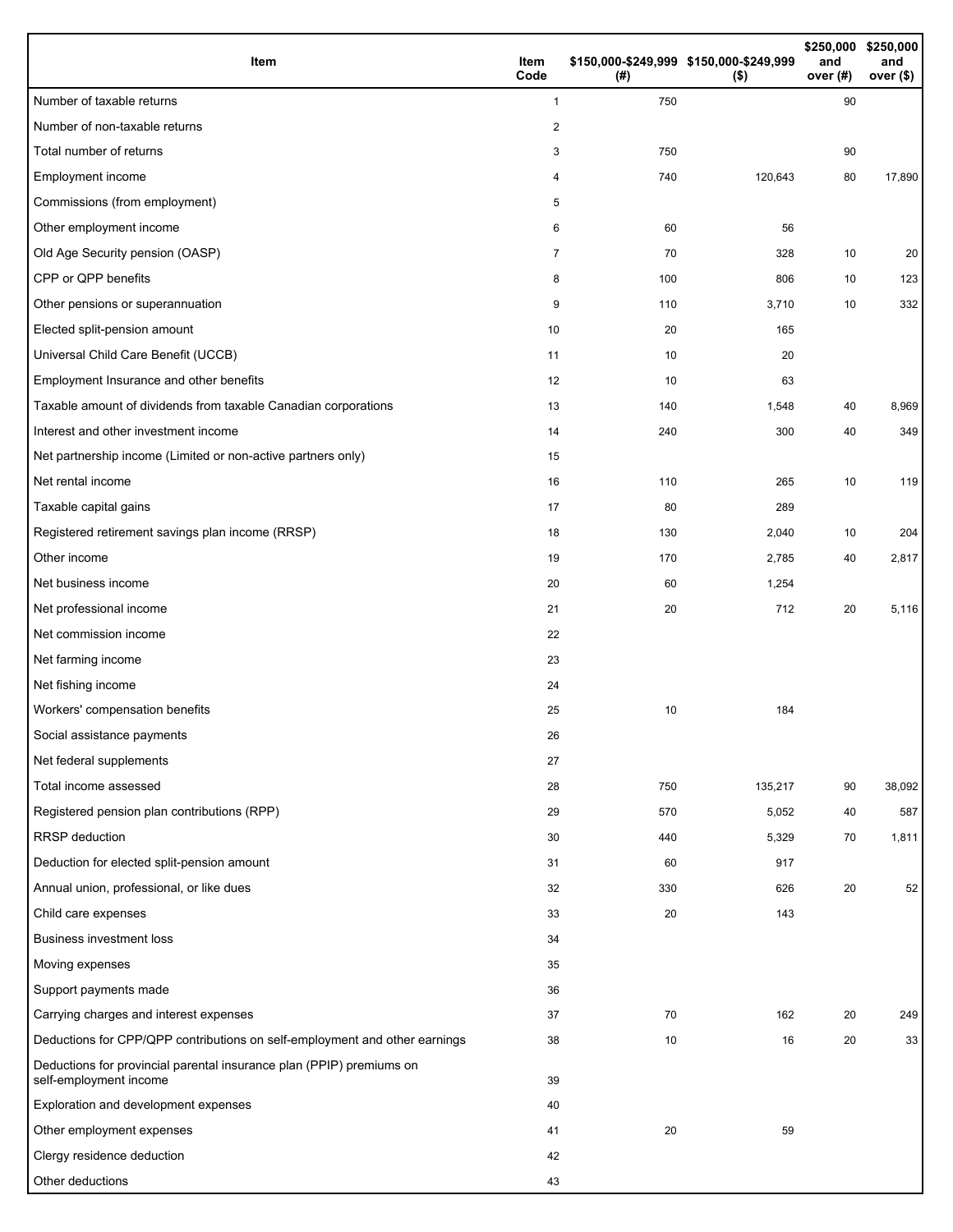| Item                                                              | <b>Item Code</b> | (#) | \$150,000-\$249,999 \$150,000-\$249,999<br>$($ \$) | \$250,000<br>and<br>over (#) | \$250,000<br>and<br>over (\$) |
|-------------------------------------------------------------------|------------------|-----|----------------------------------------------------|------------------------------|-------------------------------|
| Total deductions before adjustments                               | 44               | 720 | 12,691                                             | 90                           | 3,269                         |
| Social benefits repayment                                         | 45               | 50  | 325                                                |                              |                               |
| Net income after adjustments                                      | 46               | 750 | 122,200                                            | 90                           | 34,802                        |
| Canadian Forces personnel and police deduction                    | 47               |     |                                                    |                              |                               |
| Security options deductions                                       | 48               |     |                                                    |                              |                               |
| Other payments deductions                                         | 49               | 10  | 184                                                |                              |                               |
| Non-capital losses of other years                                 | 50               |     |                                                    |                              |                               |
| Net capital losses of other years                                 | 51               | 30  | 31                                                 |                              |                               |
| Capital gains deduction                                           | 52               |     |                                                    |                              |                               |
| Northern residents deductions                                     | 53               | 690 | 7,901                                              | 80                           | 634                           |
| Additional deductions                                             | 54               |     |                                                    |                              |                               |
| Farming/fishing losses of prior years                             | 55               |     |                                                    |                              |                               |
| Total deductions from net income                                  | 56               | 690 | 8,207                                              | 80                           | 1,219                         |
| Taxable income assessed                                           | 57               | 750 | 113,994                                            | 90                           | 33,583                        |
| Basic personal amount                                             | 58               | 750 | 8,266                                              | 90                           | 1,015                         |
| Age amount                                                        | 59               |     |                                                    |                              |                               |
| Spouse or common-law partner amount                               | 60               | 80  | 654                                                | 10                           | 95                            |
| Amount for eligible dependant                                     | 61               |     |                                                    |                              |                               |
| Amount for children 17 and under                                  | 62               | 220 | 920                                                | 20                           | 96                            |
| Amount for infirm dependants age 18 or older                      | 63               |     |                                                    |                              |                               |
| CPP or QPP contributions through employment                       | 64               | 730 | 1,688                                              | 80                           | 163                           |
| CPP or QPP contributions on self-employment and other earnings    | 65               | 10  | 16                                                 | 20                           | 33                            |
| Employment Insurance premiums                                     | 66               | 720 | 635                                                | 60                           | 46                            |
| PPIP premiums paid                                                | 67               |     |                                                    |                              |                               |
| PPIP premiums payable on employment income                        | 68               |     |                                                    |                              |                               |
| PPIP premiums payable on self-employment income                   | 69               |     |                                                    |                              |                               |
| Volunteer firefighters' amount                                    | 70               |     |                                                    |                              |                               |
| Canada employment amount                                          | 71               | 740 | 823                                                | 80                           | 87                            |
| Public transit amount                                             | 72               |     |                                                    |                              |                               |
| Children's fitness amount                                         | 73               | 70  | 31                                                 |                              |                               |
| Children's arts amount                                            | 74               | 20  | 9                                                  |                              |                               |
| Home buyers' amount                                               | 75               |     |                                                    |                              |                               |
| Pension income amount                                             | 76               | 130 | 259                                                | 10                           | 25                            |
| Caregiver amount                                                  | 77               |     |                                                    |                              |                               |
| Disability amount                                                 | 78               |     |                                                    |                              |                               |
| Disability amount transferred from a dependant                    | 79               |     |                                                    |                              |                               |
| Interest paid on student loans                                    | 80               | 20  | 21                                                 |                              |                               |
| Tuition, education, and textbook amounts                          | 81               | 30  | 201                                                |                              |                               |
| Tuition, education, and textbook amounts transferred from a child | 82               | 40  | 206                                                |                              |                               |
| Amounts transferred from spouse or common-law partner             | 83               | 20  | 88                                                 |                              |                               |
| Medical expenses                                                  | 84               | 20  | 118                                                |                              |                               |
| Total tax credits on personal amounts                             | 85               | 750 | 2,162                                              | 90                           | 257                           |
| Allowable charitable donations and government gifts               | 86               | 290 | 681                                                | 40                           | 164                           |